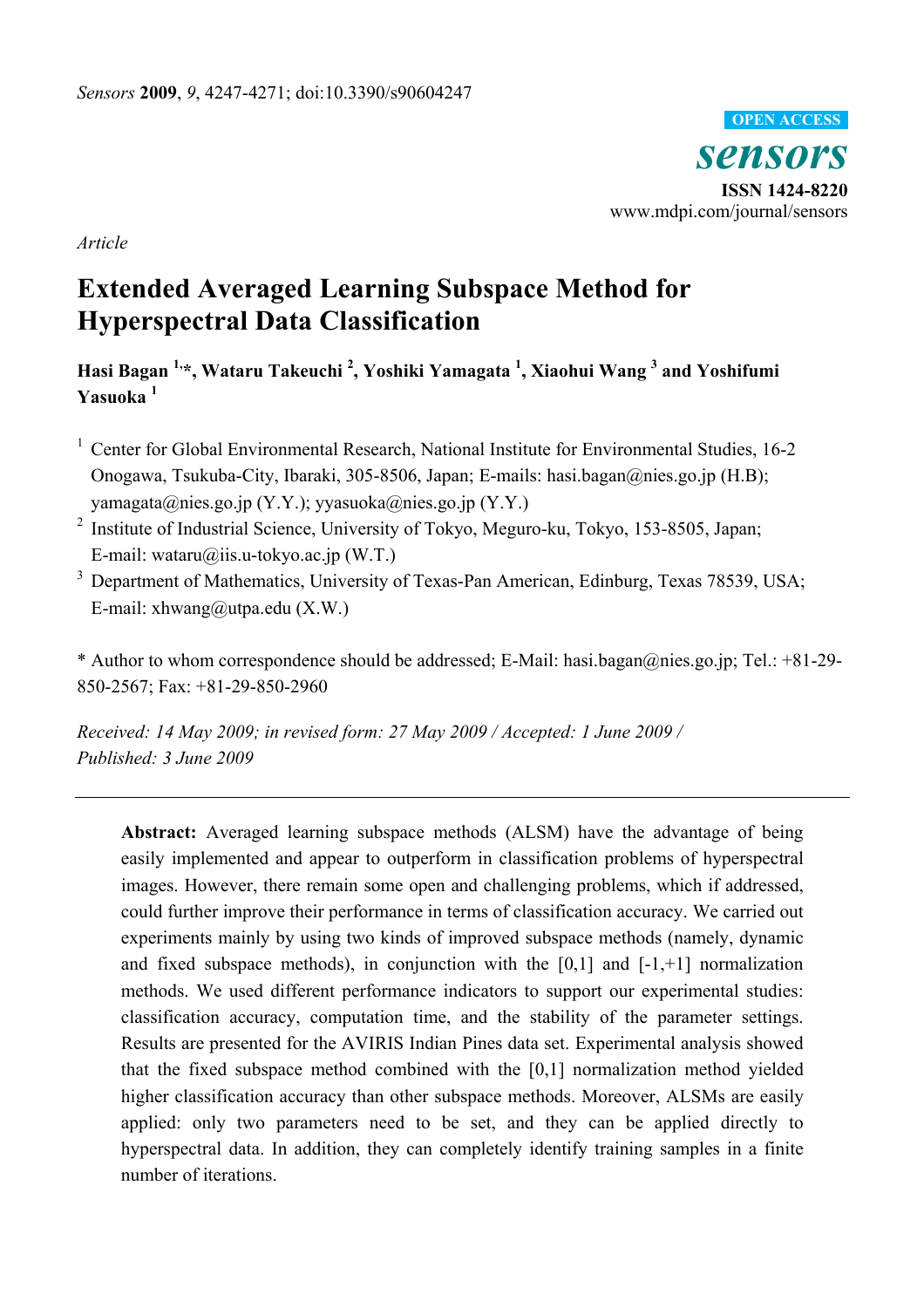**Keywords:** hyperspectral; remote sensing; subspace method; averaged learning subspace method; dimension reduction; land cover; classification; normalization

# **1. Introduction**

Hyperspectral data provide detailed spectral information about ground scenes based on a huge number of channels with narrow contiguous spectral bands. Hyperspectral data can therefore better discriminate the spectral signatures of land-cover classes that appear similar when viewed by traditional multispectral sensors [1]. If successfully exploited, hyperspectral data can yield higher classification accuracy and more detailed class taxonomies.

However, this increase of data dimensionality has introduced challenging methodological problems because of the incapacity of common image processing algorithms to deal with such high-volume data sets [2,3]. In the context of supervised classification, the most common problem is the Hughes phenomenon [4], implies that the required number of training samples for supervised classification increases as a function of dimensionality. One possible solution for mitigating the effects of the Hughes phenomenon is to reduce the dimensionality of the data but at the same time keep as much information as possible. For example, commonly used dimensionality reduction methods include feature selection and feature extraction methods [5-9], principal components analysis (PCA) with conventional classification methods [10], Minimum Noise Fraction [11], orthogonal subspace projection classification methods [12], support vector machine (SVM) classifiers [13-18], and spectral angle mapper and spectral information divergence methods [19,20].

The subspace pattern recognition method is another dimensionality reduction method that can achieve dimension reduction and classification concurrently. The subspace method represents each class by a model of a linear subspace of a feature space. This method was originally proposed by Watanabe *et al*. [21]. In the subspace method, the original high-dimensional data are projected onto a low-dimensional space as done in PCA, but different classes are forced to follow different directions in this low-dimensional space. Subspace analysis has attracted much attention in the area of object recognition and character recognition during the last decade, and some examples are shown by Sakano *et al*. [22], and Omachi and Omachi [23].

For character or face image recognition, the processing object is a binary image or a single-band gray-scale image, but for hyperspectral data, the object is a high-dimensional gray-scale image (dimensions equal to the number of bands). Thus, the subspace method must be extended accordingly to hyperspectral data classifications.

In the specific context of hyperspectral data classification, averaged learning subspace methods (ALSM) for hyperspectral data classification have been described by our previous work [24]. The lowdimensional subspaces that can better characterize class information and can precisely distinguish it from other classes simultaneously. However, they provide results only by using a method of fixed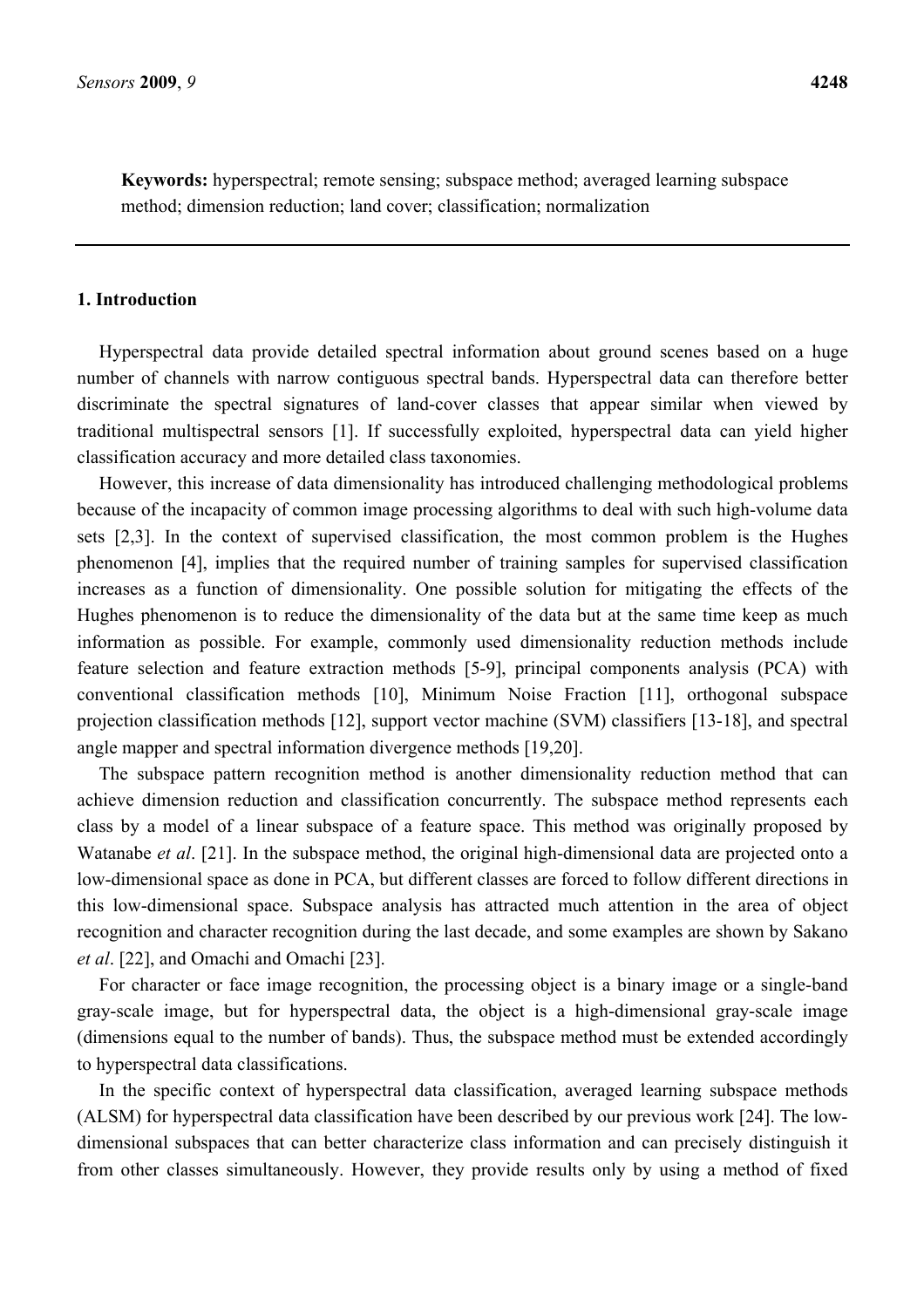subspace dimension and do not describe the behavior of the dimension selection or the parameter settings.

Moreover, several critical issues are still unclear, for example, (1) how the data normalization method affects the subspace method, (2) how various approaches for selecting subspace dimensions affect the classification accuracy, (3) how learning parameters influence the training speed and classification accuracy, (4) how the size of the training data set influences the classification accuracy, and (5) how to compute eigenvalues from the correlation matrices.

To avoid overflow problems, high-dimensional hyperspectral data need to be normalized to unitlength before one performs the subspace training and classification procedure. The primary objective of image normalization is to remove the effects of outliers by limiting the extent of scatterplot data [25]. Some methods have been proposed for the normalization of satellite data for this purpose [26]. We modified two commonly used normalization methods for hyperspectral data. A detailed description of the normalization methods will be addressed later.

Another major problem with subspace methods regards eigenvalue computation algorithms. The computational cost of subspace methods critically depends on the eigenvalue computation methods; thus, we adopted the QR method [27] instead of the Jacobi method [28].

In this paper, we present the dynamic subspace dimension method, which sets each subspace dimension independently in ALSMs (hereafter referred to as the dynamic subspace method), and the fixed subspace dimension method, which fixes subspace dimensions for each class as the same value as that used in ALSMs (hereafter referred to as the fixed subspace method) based on two normalization methods. We also carried out experimental studies on 16 land-cover classes using the "Indian Pines" 92AV3C9 data set collected from the Airborne Visible/Infrared Imaging Spectrometer (AVIRIS) hyperspectral sensor of June 1992 for the Indian Pines area, Indiana, USA (http://dynamo.ecn.purdue.edu/~biehl/MultiSpec) [29]. Different performance indicators are used to support our experimental analysis, namely, the classification accuracy, computational cost, stability of dimensions selection, and learning parameter settings. Experimental results confirm the considerable advantage of the subspace method in the context of hyperspectral data classification. Since many previously published classification methods used the Indian Pines data sets for experiments, e.g., SVM methods [5,13,14] and feature selection and feature extraction methods [6,8,17]. Therefore it is convenient for the reader to compare the proposed subspace methods described herein with those approaches

The rest of this paper is organized as follows. First, we describe the main idea of subspace methods. Next, we present the data sets and associated processing steps, i.e., normalization methods and eigenvalue computation algorithms. Then, we show comparison results and analyses for AVIRIS hyperspectral data experiments between different normalization methods and our subspace methods. Finally, we present concluding remarks.

# **2. Subspace Methods**

# *2.1. CLAFIC and ALSM Subspace Methods*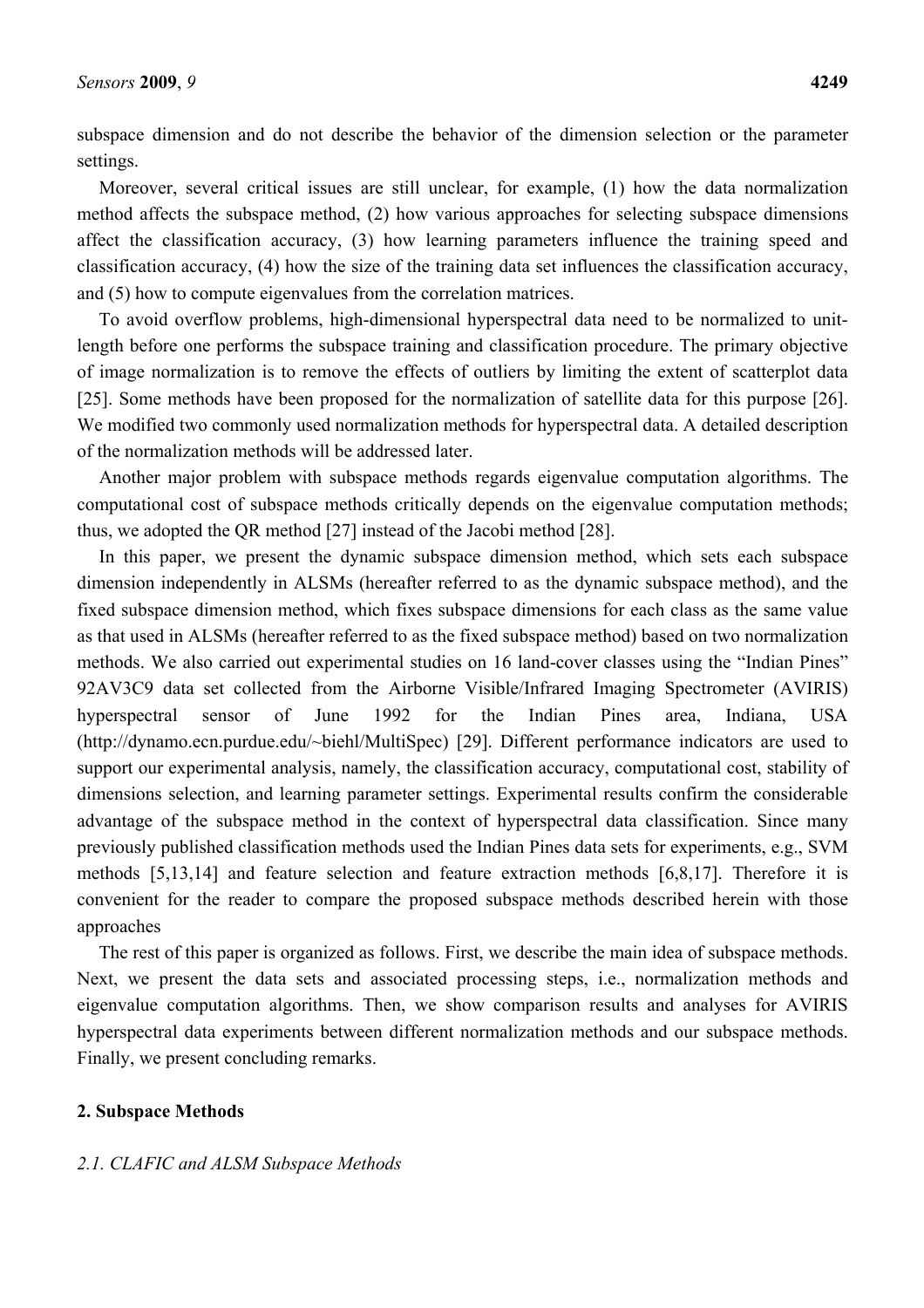Subspace methods have been extended in many ways. The most basic is called class-featuring information compression (CLAFIC) [30], the procedure of which is as follows.

Assume that available hyperspectral data from a given site contain *n* bands, the implicit pixels are of an *n*-dimension column vector, and user-defined classes of  $\omega^{(1)}$ ,  $\omega^{(2)}$ , ...,  $\omega^{(K)}$  appear. A set of labeled pixels for all such classes should also be available, divided into training and test data sets.

Given a set of training samples  $s_{k,i} \in R^n$  ( $1 \le i \le p$ ) that belong to class  $\omega^{(k)}$  ( $1 \le k \le K$ ), where *n* same as the number of bands in a hyperspectral data set, *p* represents the total number of training samples in class  $\omega^{(k)}$ , and *K* denotes the number of classes, let  $r_k$  denote the number of dimension of the subspace  $D^k$ ( $\subset$  *R*<sup>n</sup>) of class  $\omega^{(k)}$  for which  $r_k$   $\leq$  min(*n*, *p*) is satisfied. Let  $T_k$ =( $t_{k,1}, \ldots, t_{k,k}$ ) denote the base vectors matrix of subspace, where  $t_{ki}$  is the *i*-th normal orthogonal base.

 $D^k$  is included in the subspace spanned by the training sample  $s_{k,i}$  ( $1 \le i \le p$ ), thus the bases can be represented by

$$
t_{k,i} = \sum_{j=1}^{p} u_{k,i,j} s_{k,j} = S_k U_{k,i}
$$
 (1)

$$
T_k = (t_{k,1}, \cdots, t_{k,k}) = (S_k U_{k,1}, \cdots, S_k U_{k,k}) = S_k U_k
$$
\n(2)

Where:

$$
S_k = (s_{k,1}, \cdots, s_{k,p})
$$
\n
$$
(3)
$$

$$
U_{k,i} = (u_{k,i,1}, \cdots, u_{k,i,p})^T
$$
 (4)

$$
U_k = (U_{k,1}, \cdots, U_{k,k})
$$
\n
$$
(5)
$$

in which  $u_{k,i,j}$  are coefficient parameters and  $U_{k,i} = (u_{k,i,1}, \ldots, u_{k,i,p})^T$  are coefficient vectors.

For the recognition (classification) task, one needs to compute the distance between the pattern vector (pixel) *v* and each subspace, and label *v* into the classes that have the shortest distances. It is formulated by:

$$
d(v, \omega^k) = \underset{1 \le k \le K}{\arg \min} \ \left\| v - T_k T_k^T v \right\|^2 = \underset{1 \le k \le K}{\arg \min} \ \left( \left\| v \right\|^2 - \left\| T_k^T v \right\|^2 \right) \tag{6}
$$

which becomes:

$$
f_k(v) = \underset{1 \le k \le K}{\arg \max} \left\| T_k^T v \right\|^2 \tag{7}
$$

Hence, finding the shortest distance is equivalent to finding the largest squared length of the orthogonal projection between pattern vector *v* and each subspace.

Combining equations (2) and (7), we get:

$$
f_k(v) = \underset{1 \le k \le K}{\arg \max} \left\| U_k^T S_k^T v \right\|^2 \tag{8}
$$

where  $S_k^T v$  is a dot product matrix between the pattern vector *v* and the training sample matrix. Equation 8 is equivalent to finding  $U_k$  that maximizes: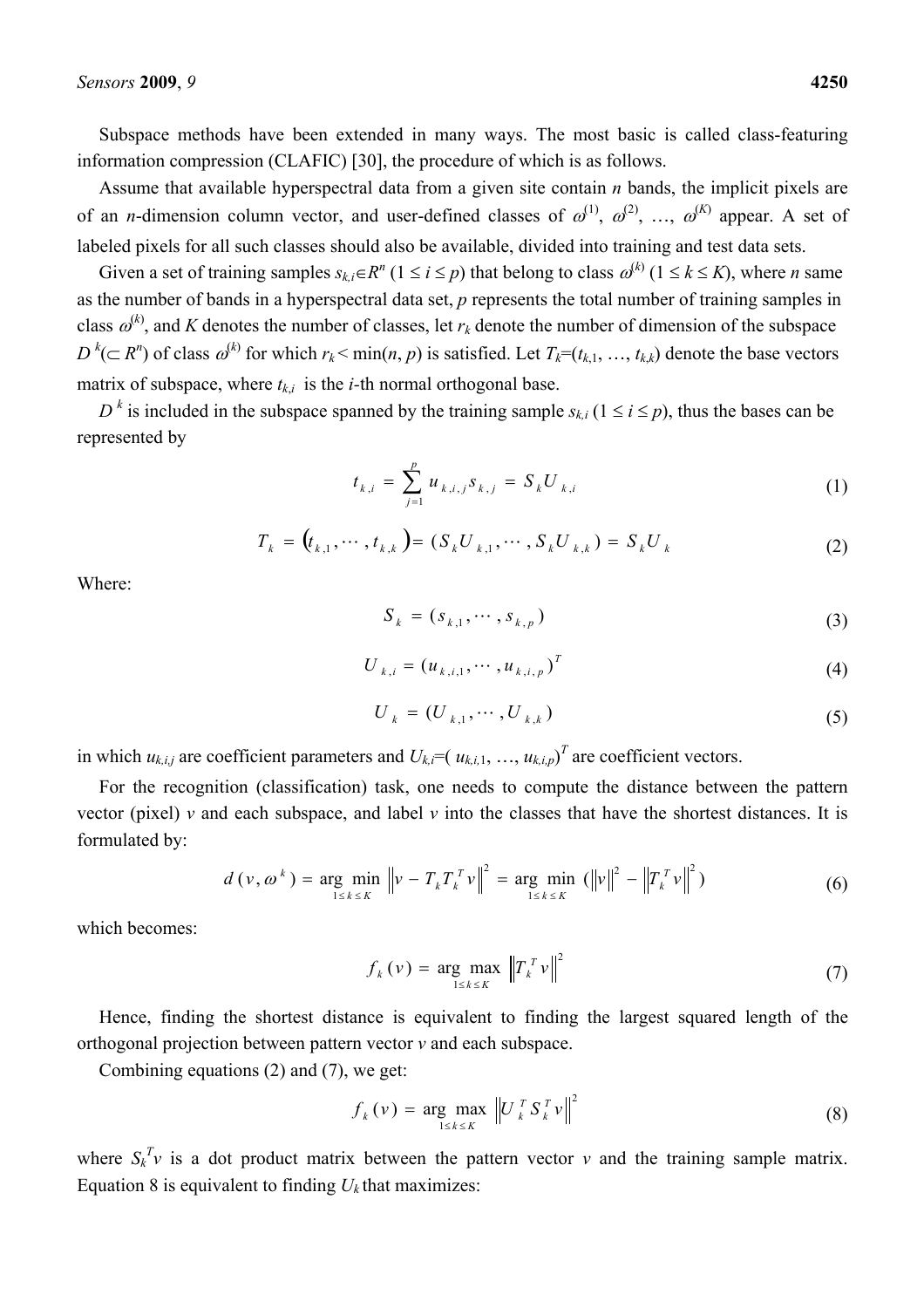$$
\sum_{i=1}^{p} \left\| U_{k}^{T} S_{k}^{T} s_{k,i} \right\|^{2} \tag{9}
$$

subject to:

$$
U_k^T S_k^T S_k U_k = I \tag{10}
$$

where *I* is an  $n \times n$  unit matrix. The optimal solution to this problem is given by the following theorem. **Theorem**: Let  $P_k = S_k^T S_k$  and let the first  $r_k$  largest corresponding eigenvalues be arranged in descending order:  $\lambda_{k,1} \geq \lambda_{k,2} \geq \ldots$ ,  $\geq \lambda_{k} r_{k}$  (>0). Let the corresponding eigenvectors be denoted by  $\alpha_{k,1}$ ,  $\alpha_{k,2}, \alpha_k$ , *r<sub>k</sub>*. The optimum solution of equation (9) is:

$$
U_k = A_k (L_k)^{-1}
$$
 (11)

Where:

$$
A_k = (a_{k,1}, a_{k,2}, \cdots, a_{k,r_k})
$$
\n(12)

$$
L_k = diag \left( \sqrt{\lambda_{k,1}}, \sqrt{\lambda_{k,2}}, \cdots, \sqrt{\lambda_{k,r_k}} \right) \tag{13}
$$

The proof is shown by Tsuda [31].

In summary, determining the subspace of class  $\omega^{(k)}$  is to solve the eigenvalue problem of matrix  $S_k^T S_k$ . Here  $S_k^T S_k$  is the sample correlation matrix from those whose eigenvalues and eigenvectors can be computed by some existing method such as the Jacobi or QR method. The eigenvectors  $\alpha_{k,1}$ ,  $\alpha_{k,2}$ ,  $\alpha_k$ ,  $r_k$  of  $S_k^T S_k$  are computed corresponding to the first  $r_k$  largest eigenvalues. Then these eigenvectors comprise the subspace  $D^k$  of *k*-th class  $\omega^{(k)}$ .

CLAFIC has the drawback that subspaces obtained for one class are not dependent on subspaces of other classes. To avoid this problem, an iteration-learning algorithm, called the ALSM has been proposed [30, 32]. In this method, the subspaces are suitably rotated in each iteration training step. When an error occurs in the ALSM, the correct subspace is rotated toward the misclassified vector and the wrong subspace is rotated away from it. This is achieved by modifying the class conditional correlation matrices and then updating the basis vectors of subspaces.

At each step *k*, one divides the misclassified training samples into two types: either a sample vector of class  $\omega^{(i)}$  is misclassified into another class, say  $\omega^{(i)}$ , or a sample vector of another class, say  $\omega^{(k)}$ , is misclassified into class  $\omega^{(i)}$ . We denote the conditional correlation matrix by:

$$
P_k^{(i,j)} = \sum_{s_{i,l}} \left\{ \sum_{i,l} s_{i,l}^T \middle| s_{i,l} \in \omega^{(i)}, s_{i,l} \mapsto \omega^{(j)} \right\} \tag{14}
$$

where the symbol  $\mapsto$  denotes the sample that has been misclassified into class  $\omega^{(j)}$ . Based on current existing subspaces, all training samples are classified according to equation (7), and all matrices $P_k^{(i,j)}$ ,  $i, j = 1, 2, \ldots, K$  are computed. Then, the correlation matrices for each class are computed as:

$$
P_k^{(i)} = P_{k-1}^{(i)} + \alpha \sum_{j \neq i} P_k^{(i,j)} - \beta \sum_{j \neq i} P_k^{(j,i)}
$$
(15)

where  $\alpha$  and  $\beta$  are the learning parameters, which are usually set to two constant values and do not vary in the iteration process. Then a new subspace of class  $\omega^{(i)}$  can be computed from  $P_k^{(i)}$ .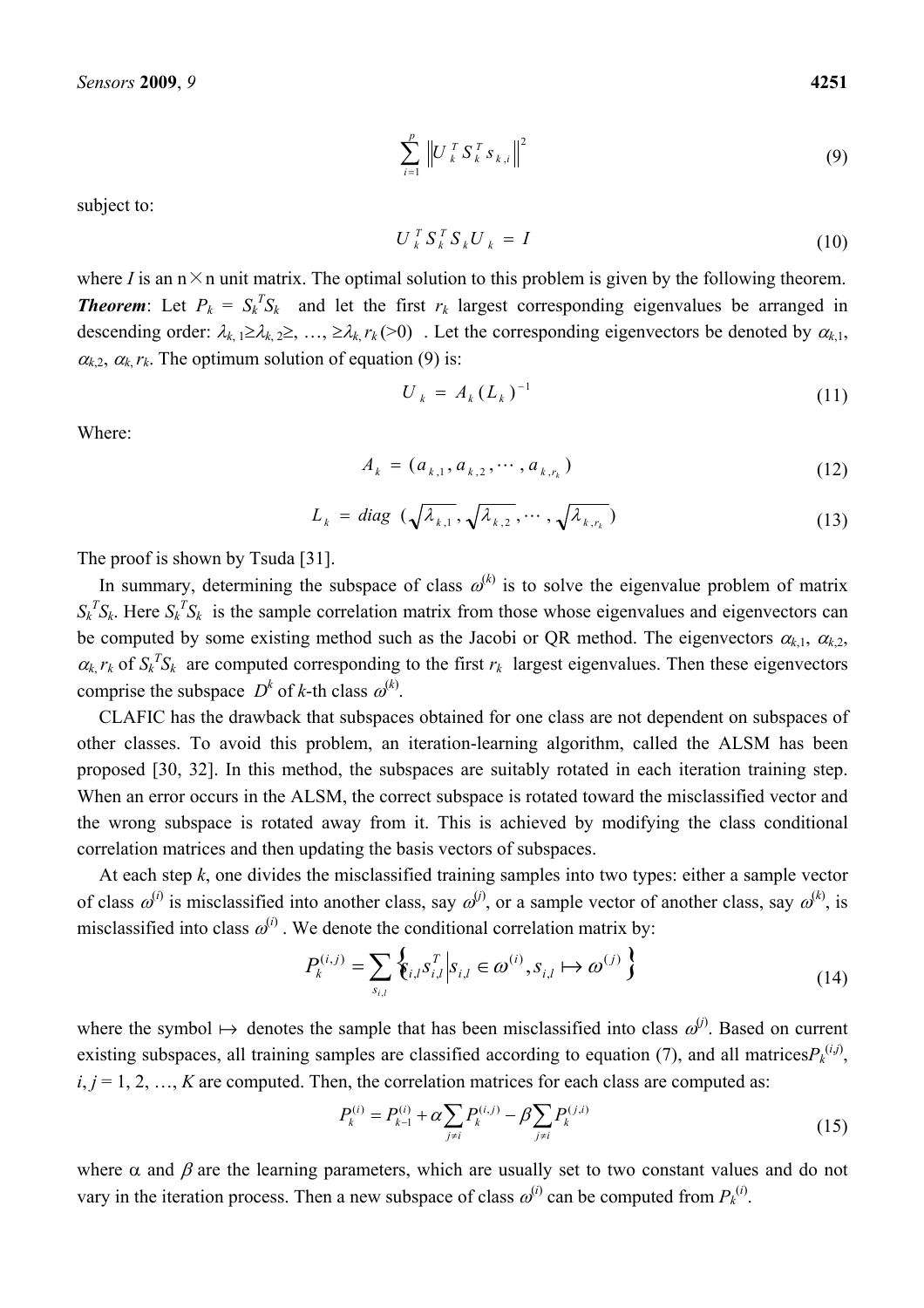#### *2.2. Subspace Dimension*

The subspace dimension markedly affects the pattern recognition rate. The dimensionalities of class subspaces are decided in the CLAFIC stage and then are kept constant during the learning process. Methods for selecting the dimension can be divided into two types: (1) fixed subspace methods, which set a uniform dimension for all classes, and (2) dynamic subspace methods, which set subspace dimensions differently for each class.

For dynamic subspace methods, the selection of the dimension  $r_i$  ( $1 \le I \le c$ ) of each subspace  $\omega^{(i)}$  can be chosen based on a fidelity value (i.e., threshold)  $\eta$  ( $0 < \eta \le 1$ ) as follows:

$$
\left(\sum_{j=1}^{r_i} \lambda_{i,j}\right) / \left(\sum_{j=1}^n \lambda_{i,j}\right) \le \eta \le \left(\sum_{j=1}^{r_i+1} \lambda_{i,j}\right) / \left(\sum_{j=1}^n \lambda_{i,j}\right)
$$
\n(16)

where eigenvalues are sorted in descending order. The fidelity value decides the degree of overlap between the subspaces. The classification accuracy is sensitive against the fidelity value.

#### **3. Preprocessing Methods and Data Sets**

In this section, we compare the proposed ALSM classification systems with two different normalization methods developed for ALSM. In the two normalization methods, we use them to normalize each pixel to a unit-length vector by dividing each element according to the vector length. This method can avoid the influence of noise pixels, since it does not use the values of neighboring pixels. Detailed descriptions of the two normalization methods are as follows.

#### *3.1. Normalization Methods*

Since high-dimensional hyperspectral data are usually at least 10 bits in size, the cumulative values of original high-dimensional hyperspectral data may cause overflow problems when we compute eigenvalues and eigenvectors from the correlation matrix in the ALSM training process without normalization. Hence, normalization is an important step of the algorithm.

There are many normalization methods. In this section, we only consider the  $[-1, +1]$  and  $[0, 1]$ normalization methods. The choice of scaling each attribute to the range  $[-1, +1]$  or  $[0, 1]$  is motivated by the successful application of the method to SVM classifiers [33].

In the [0, 1] normalization method, data are normalized to the range [0, 1] as follows: Given a pixel  $s = (s_1, s_2, \ldots, s_n)^T$ , a normalized pixel is computed as:

$$
s' = (s_1 / d, s_2 / d, \cdots, s_i / d)^T
$$
 (17)

where  $d = \sqrt{\frac{s_1^2 + s_2^2 + \ldots + s_n^2}}$  denotes the pixel length. Obviously, each element value of the normalized pixel is located within the range [0, 1] and the length of the pixel is 1.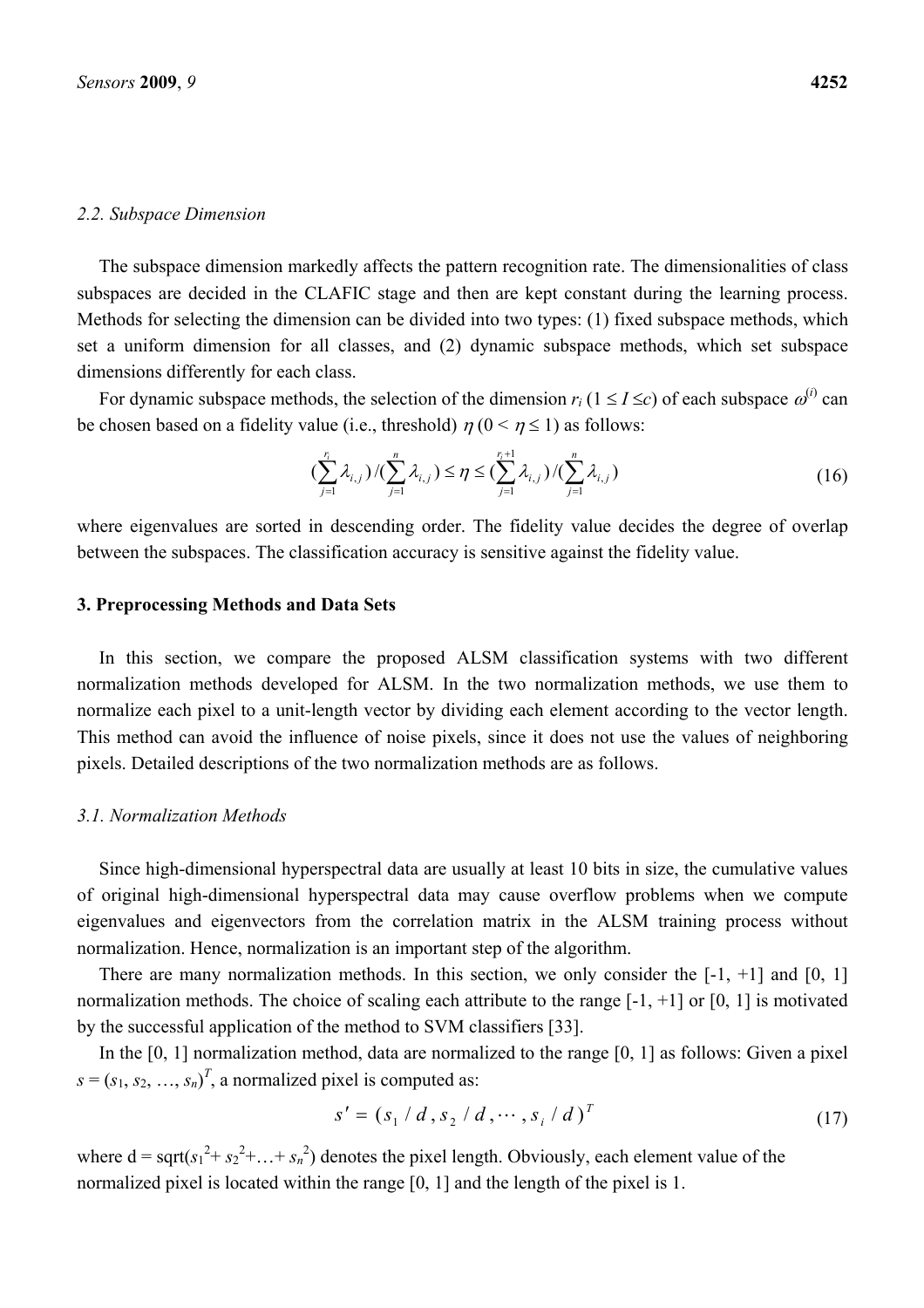In the  $[-1, +1]$  normalization method, data are normalized to the range  $[-1, +1]$  and the scale can be adjusted such that the mean of the data is equal to zero. The  $[-1, +1]$  normalization procedure is given as follows: Given a pixel  $s = (s_1, s_2, ..., s_n)^T$ , we compute:

$$
m = \frac{1}{n} \sum_{i=1}^{n} s_i
$$
 (18)

$$
s'_{i} = (s_{i} - m) \left( \sum_{i=1}^{n} (s_{i} - m)^{2} \right)^{-0.5}
$$
 (19)

where  $s' = (s'_1, s'_2, \ldots, s'_n)^T$  denotes the normalized pixel. Note that  $s'_1 + s'_2 + \ldots + s'_n = 0$  if  $(s'_1 - m)^2 + (s'_2 - m)^2$  $(m)^2$ + ...+(*s'<sub>n</sub>*-*m*)<sup>2</sup> = 0.

#### *3.2. Eigenvalue Computation Methods*

Computing the eigenvalues and eigenvectors of the correlation matrix of the input data vector (training samples) is a time-consuming process since the correlation matrix can be as large as bands  $\times$ bands of elements in hyperspectral data. The time can be noticeably shortened by choosing an appropriate eigenvalue computation algorithm.

Let A be an  $n \times n$  real or complex matrix whose eigenvalues we seek. The eigenvalue  $\lambda$  of A satisfies  $Ax = \lambda x$ , and can be computed from the characteristic equation det( $A - \lambda I$ ) = 0. Notice that the correlation matrices in equations (14) and (15) are real symmetric matrices. For a real symmetric matrix, there exists an orthogonal matrix *Q*, such that  $Q^T A Q = D$ , where *D* is a diagonal matrix. The diagonal elements of *D* are the eigenvalues of *A*, and the columns of *Q* are the corresponding eigenvectors of *A*. The Jacobi and QR methods are two of the most useful algorithms for solving eigenvalue problems. In the Jacobi method, which was originally proposed in 1846, a real symmetric matrix is reduced to a diagonal form by a sequence of plane rotations by orthogonal similarity transformations. The QR method works much faster on a dense symmetric matrix for computing eigenvalues and associated eigenvectors. The basis of the QR method for calculating the eigenvalues of *A* is that an  $n \times n$  real symmetric matrix can be written as  $A = QR$  where *Q* is an orthogonal and *R* is an upper triangular matrix. The diagonal elements of *R* are the eigenvalues, and the columns of *Q* are the corresponding eigenvectors. Here, we adopt the *QR* algorithm instead of the Jacobi algorithm for eigenvalue computations. The *QR* algorithm dramatically reduced, by approximately 75%, the time cost of computing eigenvalues in our study. According to recent research, other faster eigenvalue computation algorithms could be adopted [34].

#### *3.3. Data Sets and Experimental Settings*

To verify the performance of the proposed ALSM algorithm, simulations were carried out on the "Indian Pine" AVIRIS 92AV3C data set, which consists of a  $145 \times 145$  pixel portion [see Figure 7(a)]. The data set was collected over a test site called Indian Pine in northwestern Indiana, USA, by AVIRIS sensors in June 1992. From the 220 original spectral bands, 29 atmospheric water absorption bands (1– 3, 103–109, 149–164, and 218–220) were removed, leaving 191 bands. These data values in the scene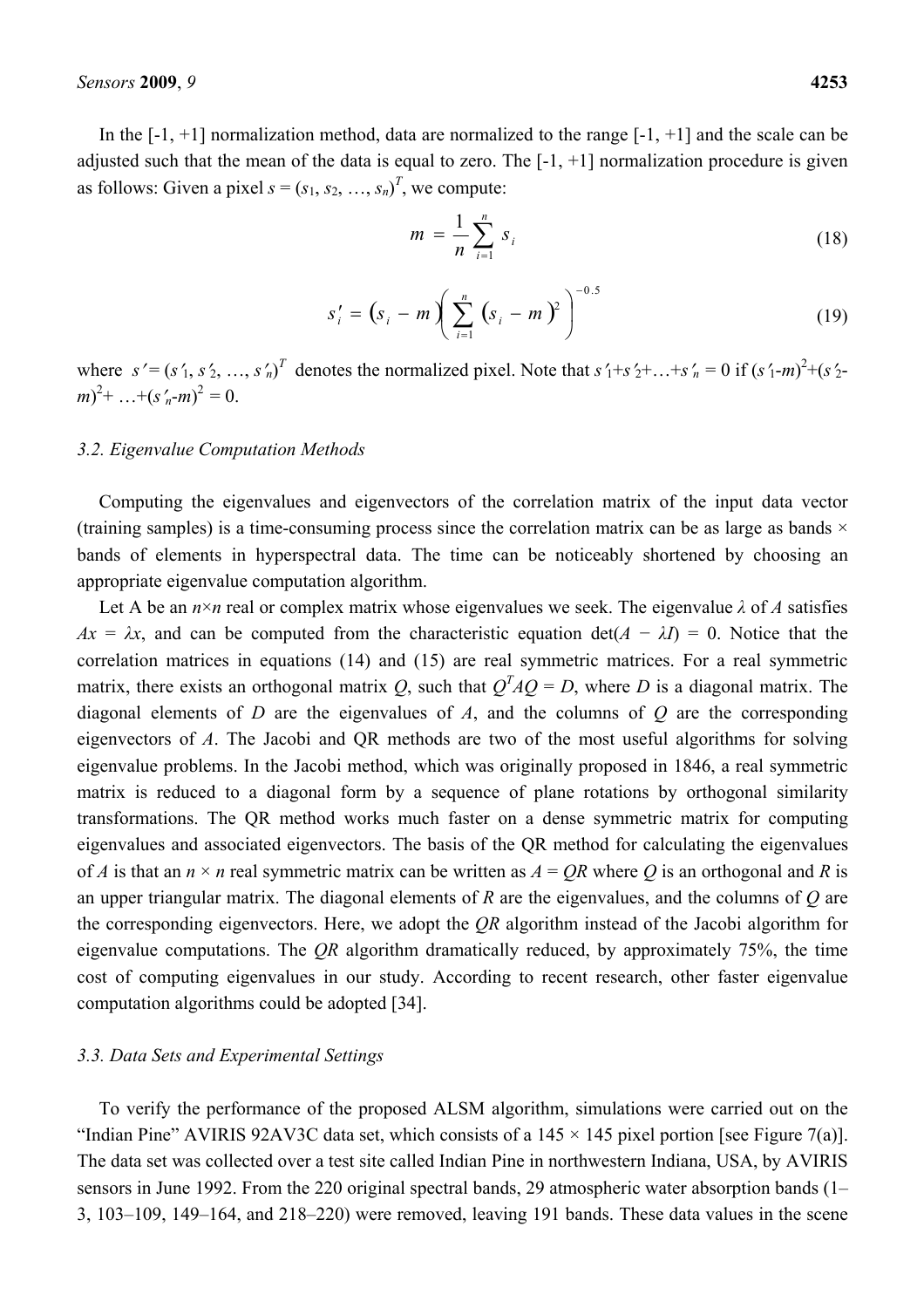are proportional to radiance values. Labeled ground truth samples were obtained based on the previous information collected at the Laboratory of Remote Sensing at Purdue University (http://dynamo.ecn.purdue.edu/~biehl/MultiSpec) [see Figure 7(b)] [29]. All 16 land-cover classes available in the accompanying original ground truth were used in our experiments to generate a set of 9,782 pixels for training and testing sets. A simple random sampling method in which each sample had an equal chance of being selected was used for generating training and testing sample sets. Half of the pixels from each class were randomly chosen for training, while the remaining 50% formed the test sets (Table 1).

| <b>Class</b>                     | <b>Training Samples Test Samples</b> |       |
|----------------------------------|--------------------------------------|-------|
| C1. alfalfa                      | 26                                   | 26    |
| C <sub>2</sub> . corn-notill     | 671                                  | 671   |
| C <sub>3</sub> . corn-min        | 400                                  | 400   |
| C <sub>4</sub> . corn            | 98                                   | 99    |
| C5. grass-pasture                | 228                                  | 228   |
| C <sub>6</sub> grass-trees       | 357                                  | 357   |
| C7. grass-pasture                | 13                                   | 13    |
| C8. hay-windrowed                | 241                                  | 241   |
| C <sub>9</sub> . oats            | 10                                   | 10    |
| C <sub>10</sub> . soybean-notill | 480                                  | 480   |
| C11. soybean-min                 | 1,137                                | 1,137 |
| C12. soybean-cleantill           | 282                                  | 283   |
| C <sub>13</sub> . wheat          | 104                                  | 105   |
| C <sub>14</sub> . woods          | 617                                  | 618   |
| C <sub>15</sub> . bldg-grass     | 180                                  | 181   |
| C <sub>16</sub> . stone-steel    | 44                                   | 45    |
| <b>Total</b>                     | 4,888                                | 4,894 |

**Table 1.** Land-cover classes and number of training and test samples in the AVIRIS indian pines data set.

To avoid the possibility of overflow problems when computing eigenvalues and eigenvectors, all images, training data, and test data were normalized by the [-1,+1] and [0,1] normalization methods. Experiments with various parameter values were necessary to develop a reasonable subspace classifier. The following section describes the design and results these experiments.

# **4. Experimental Results and Discussion**

Our objective was to optimize the accuracy of the ALSM classifier by solving the ALSM model selection issue (i.e., estimating the best values for the dimensions and learning parameters). Three types of experiments were carried out to determine how the classification accuracy is affected by the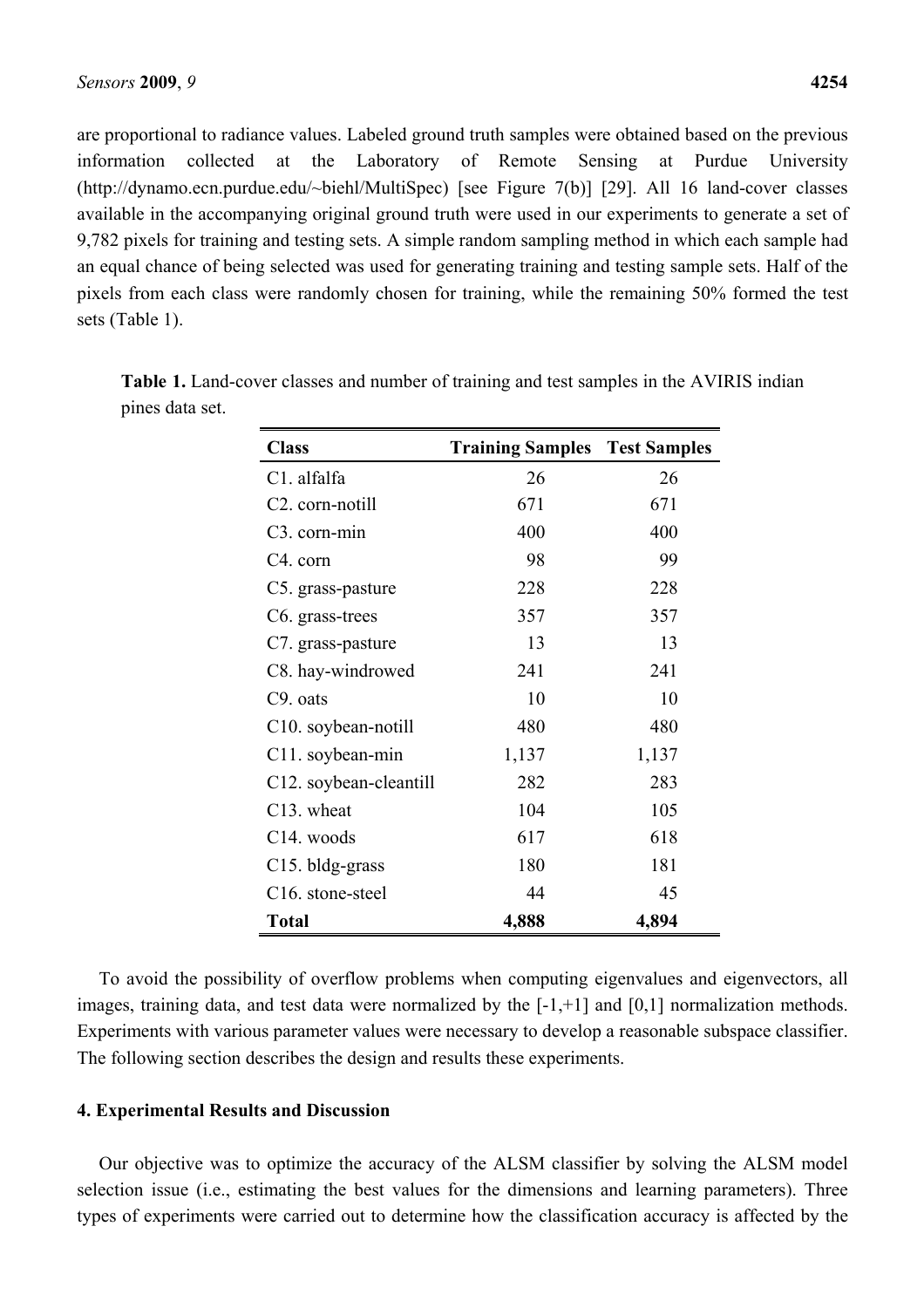subspace dimension, normalization, and learning parameters. Furthermore, to assess the influence of the number of training data, we further varied the number of training samples drawn from the training set such that 50% of the original training data were used for training while maintaining a constant testing set in the fixed dimension method.

In all experiments, we set a stopping condition of learning iterations as the study data were completely identified. Iterations greater than 1,000 were not considered because learning process failed to converge after 1,000 iterations in our experiments. The proposed ALSM algorithms were developed by using C++ programs (Microsoft Visual Studio 2005.NET).

# *4.1. Subspace Method with [-1, +1] Normalization*

# 1) Influence of the Subspace Dimension

We varied the subspace dimension from small to large. For the fixed subspace method, we varied the dimension from 5 to 9. In the dynamic subspace method, we increased the fidelity value from 0.99985 to 0.99993 in steps of 0.00001. Experimental results indicate that when the fidelity value was smaller than 0.99985, the training process was unable to identify 100% of the training samples within 1000 steps and the classification accuracy dropped. When the fidelity value was greater than 0.99993, the classification accuracy rapidly dropped and caused a divergence. Therefore, we considered only fidelity values within the range [0.99985, 0.99993]. For similar reasons we did not consider dimensions smaller than 5 or greater than 9 in the fixed subspace method. The two learning parameters  $\alpha$  and  $\beta$  in equation (15) were set to the same constant value of 0.3 in both the dynamic subspace and fixed subspace methods.

In the dynamic subspace method, the subspace dimension is determined by equation (16); thus, it varies among different classes. For example, Table 2 lists the subspace dimensions when the fidelity value was set to 0.99986 based on training samples in Table 1. Table 3 shows that the mean of the subspace dimensions increased as the value of the fidelity value was increased.

**Table 2.** Subspace dimension of each class (see Table 1) with a fidelity value of 0.99986. the subspace mean dimension is 5.69, variance 3.71, and standard deviation 1.93.

| 4 6 7 6 4 7 2 5 2 8 8 8 6 5 8 5 |  |  | C1 C2 C3 C4 C5 C6 C7 C8 C9 C10 C11 C12 C13 C14 C15 C16 |  |  |  |  |  |
|---------------------------------|--|--|--------------------------------------------------------|--|--|--|--|--|
|                                 |  |  |                                                        |  |  |  |  |  |

|  |  |  |  |  |  |  | Table 3. Mean subspace dimensions for different fidelity values. |
|--|--|--|--|--|--|--|------------------------------------------------------------------|
|--|--|--|--|--|--|--|------------------------------------------------------------------|

|      | Fidelity 0.99985 0.99986 0.99987 0.99988 0.09989 0.9999 0.99991 0.99992 0.99993 |      |        |                       |  |             |
|------|---------------------------------------------------------------------------------|------|--------|-----------------------|--|-------------|
| Mean | 494                                                                             | 5.69 | - 6.56 | 7 75 9 19 10 81 12 81 |  | 14.88 17.63 |

The classification accuracy and training time (maximum training iterations) as a function of the number of subspace dimensions are shown in Figure 1 for both the dynamic subspace and fixed subspace methods. In the dynamic subspace method [Figures 1(a) and (b)], when the fidelity value was increased, the classification accuracy tended to decrease. However, the study data converged much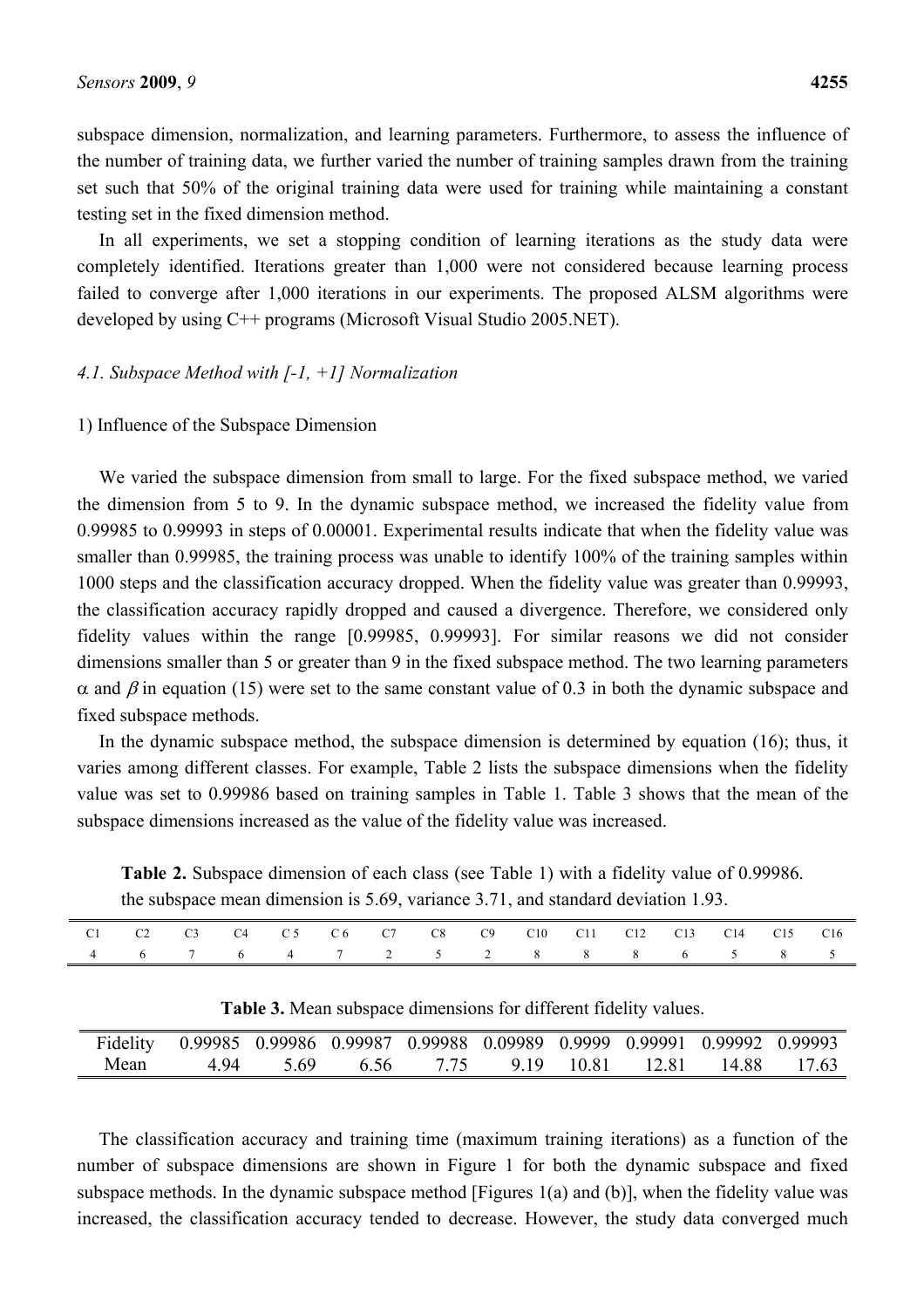faster to 100% accuracy than those of small fidelity value; for instance, when the mean dimension value was increased from 4.94 to 17.63, the request time for convergence to 100% accuracy dropped from 502 to 58 iterations. The best classification accuracy in the dynamic subspace method was obtained as 89.25% with a fidelity value of 0.99987 (mean dimension was 6.56).

Similar behavior was also apparent in the fixed subspace method. Figures 1(c) and (d) show that the classification accuracy tended to decrease when the number of dimensions increased. However, there were fewer maximum training iterations when the dimension number increased. The best classification accuracy obtained was 89.91% with the dimension number fixed at 5, which is 0.66% better than the dynamic subspace method.

Figure 1. Plots of the classification accuracy and maximum training iterations as a function of the number of subspace dimensions by the dynamic and fixed subspace methods. (a) Classification accuracy by dynamic subspace vs. mean dimension, (b) Maximum learning iterations by dynamic subspace vs. mean dimension, (c) Classification accuracy by fixed subspace vs. subspace dimension, and (d) Maximum learning iterations by fixed subspace vs. subspace dimension.



(a)

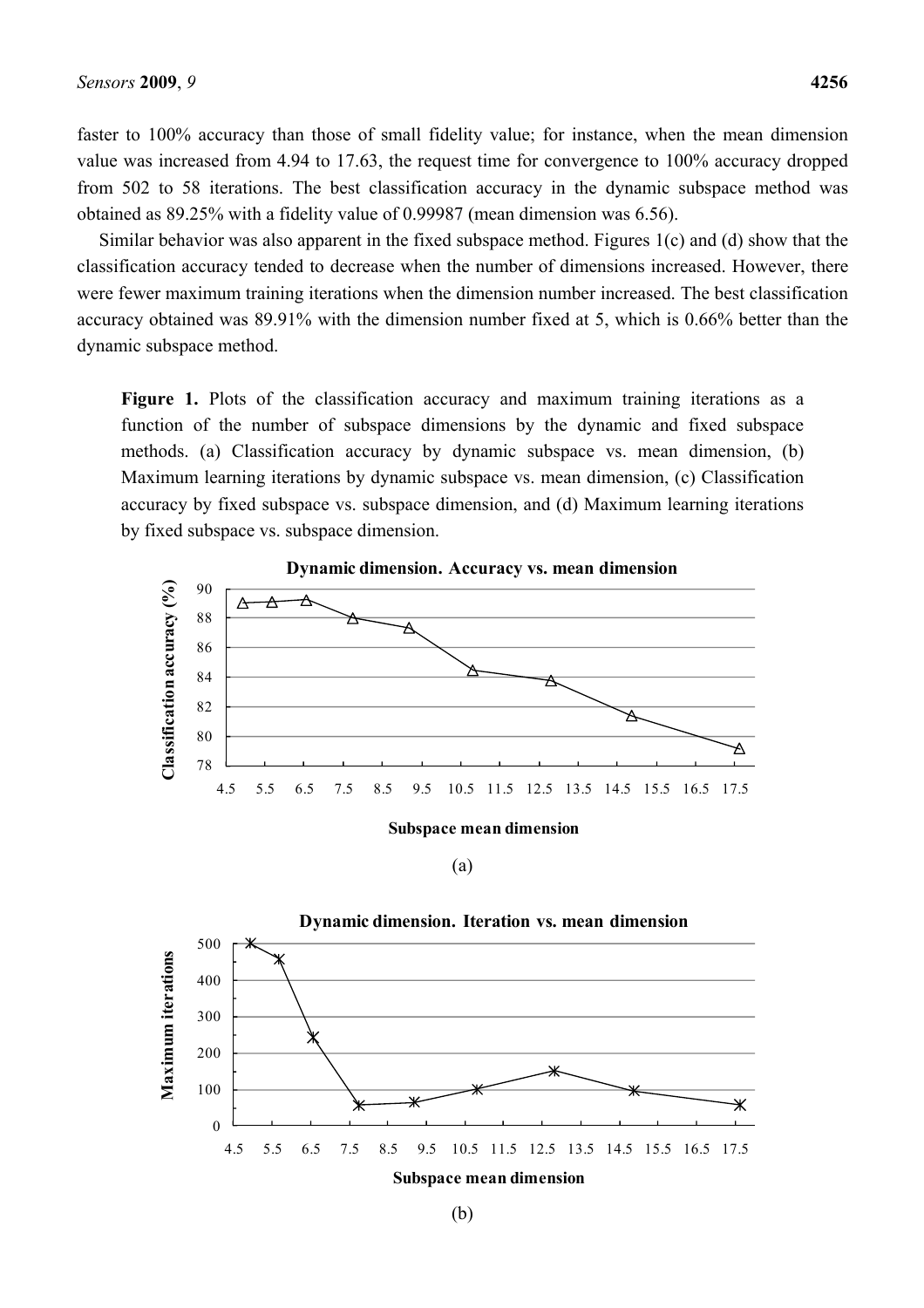

Figure 1. Cont.

The classification accuracy decreased when the number of subspace dimensions increased in both the fixed and dynamic subspace methods because of the subspaces overlapping problem. When the fidelity value or subspace dimension increases, subspaces become "closer" or overlap with each other and some noise may be included in the subspace. However, if the fidelity value or the subspace dimension is smaller, subspaces are sufficiently separated, but the smaller the number of subspace dimensions, the more information is required to determine a class.

From the results shown in Figure 1 based on the [-1,+1] normalization method, fixed subspace methods generally yield better classification accuracy than corresponding dynamic subspace methods (89.91% vs. 89.25%).

2) Stability of Learning Parameters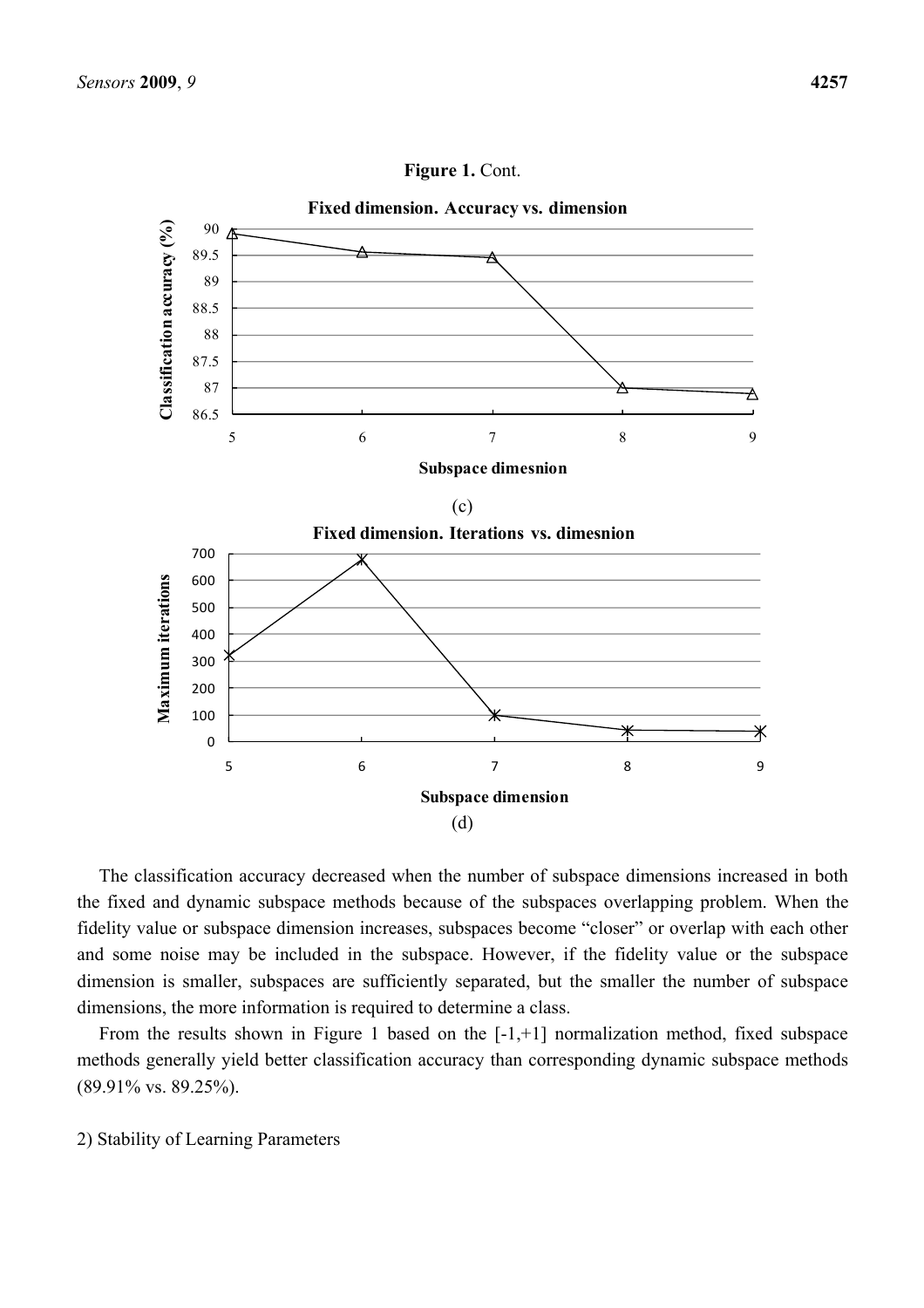We investigated the sensitivity of the classification accuracy and maximum training iterations to the learning parameters in both the dynamic and fixed subspace methods. The two learning parameters were set to the same constant value; results from using distinct values are discussed later.

In the dynamic subspace method, the fidelity value was fixed at 0.99985 and the corresponding convergence interval of learning parameters was [0.18, 0.42], implies the two learning parameters were set to the same constant value within [0.18, 0.42]. In the fixed subspace method, the number of dimensions was fixed at 5 and the corresponding convergence interval of learning parameters was [0.15, 0.51]. As shown in Figure 2, the classification accuracy increased stably and the training iterations rapidly lowered when we increased the parameter value in steps of 0.03 in both the dynamic and fixed subspace methods.

**Figure 2.** Classification accuracy and maximum training iterations as a function of learning parameters combined with  $[-1, +1]$  normalization. (a) Classification accuracy by the dynamic subspace method and classification accuracy by the fixed subspace method (b) maximum learning iterations by the dynamic subspace method and maximum learning iterations by the fixed subspace method. The fidelity value in the dynamic subspace method was 0.99985 and the dimension in the fixed subspace method was 5.

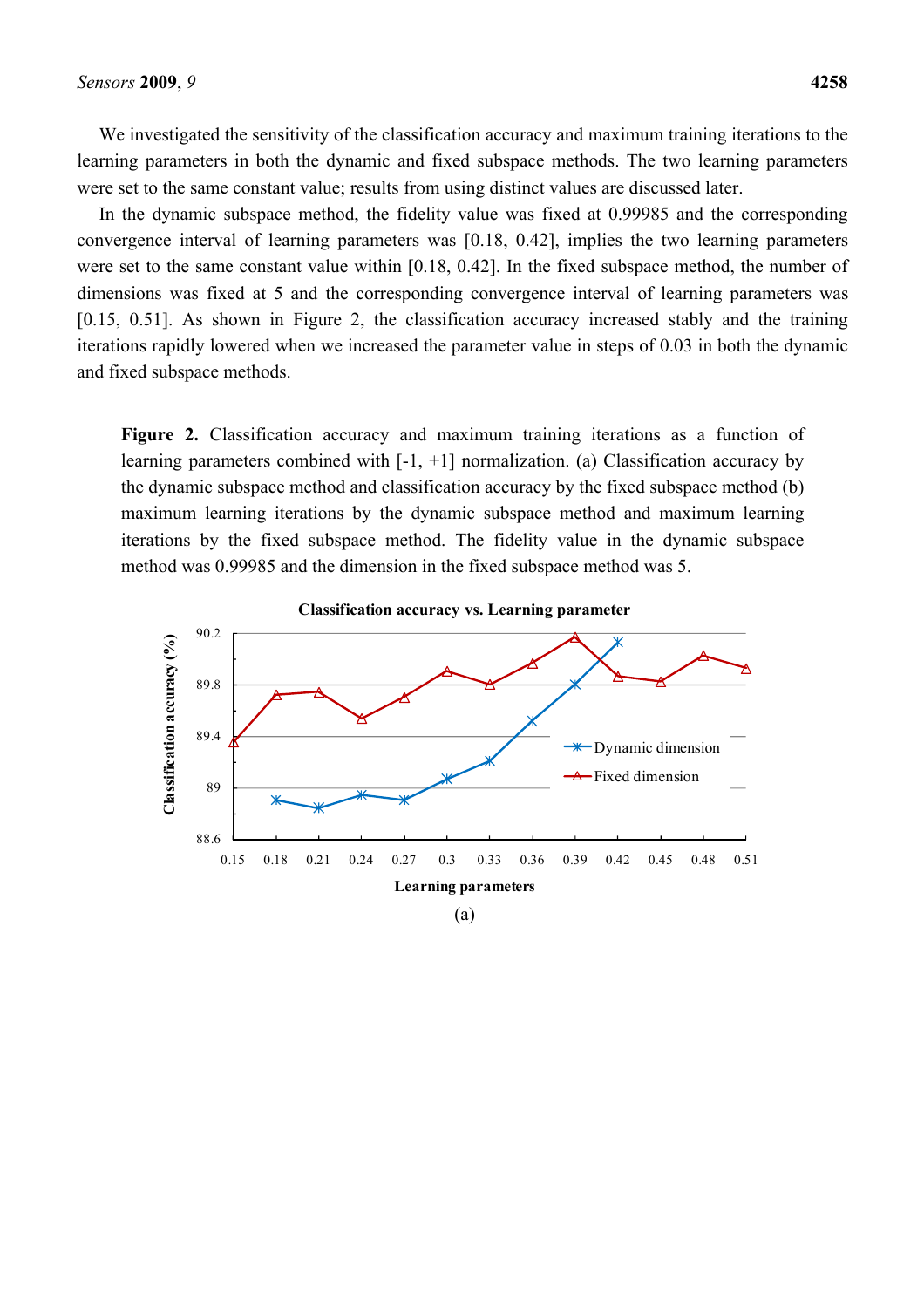

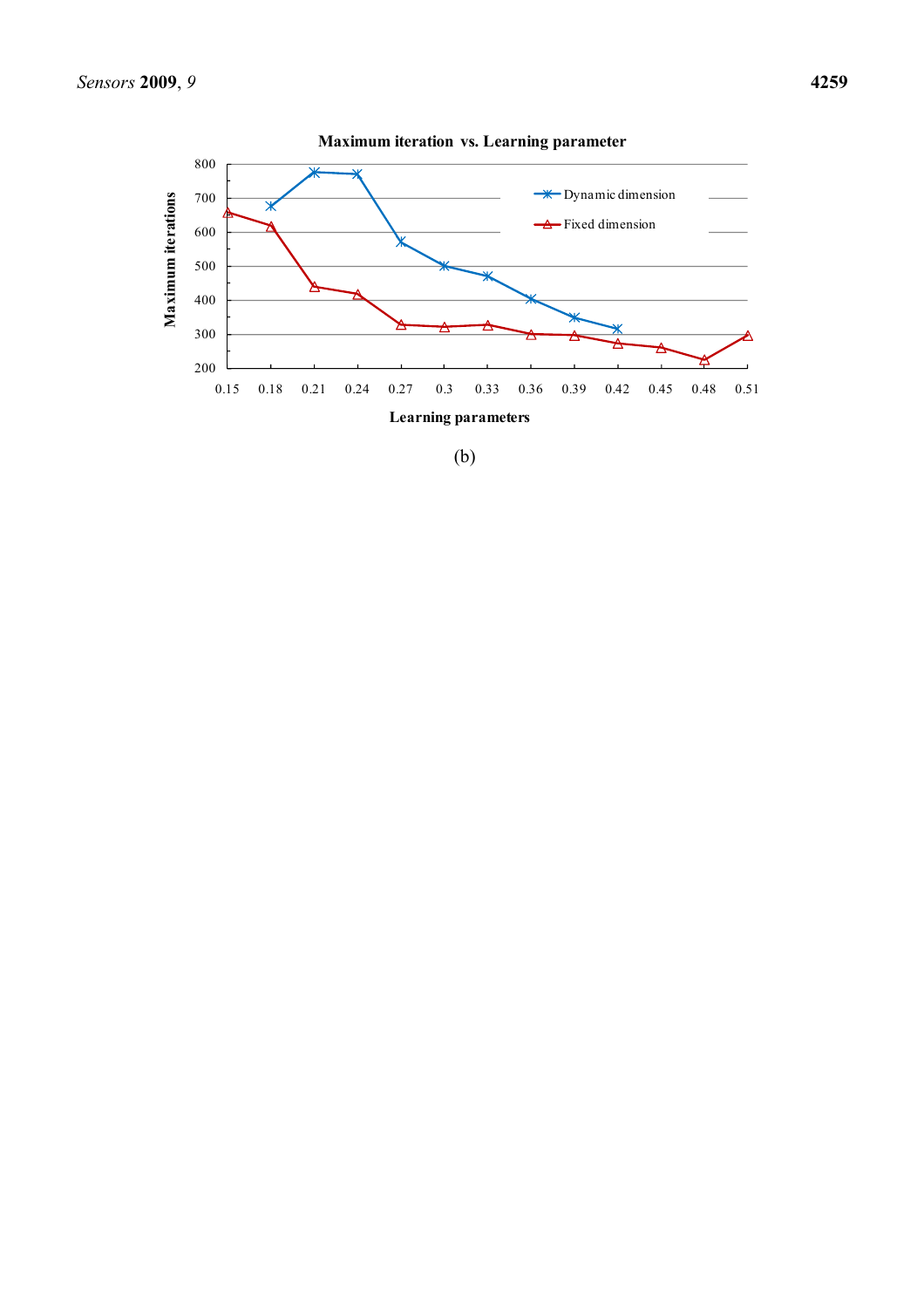#### 3) Influence of Parameters

We examined the behavior of the classification accuracy when the two learning parameters were set to different constant values in both the dynamic and fixed subspace methods. In the dynamic subspace method, we set the fidelity value to 0.99987 and the learning parameter  $\alpha$  to 0.3, and then varied the learning parameter of  $\beta$  in steps of 0.01. The corresponding convergence interval of  $\beta$  was [0.17, 0.34]. In the fixed subspace method, we set the number of dimensions to 5, set  $\alpha$  to 0.39, and varied  $\beta$  in steps of 0.01, then the corresponding convergence interval of  $\beta$  became [0.33, 0.4] (Figure 3).

**Figure 3.** Classification accuracy and maximum iterations vs. the difference between  $\alpha$ and  $\beta$ . (a) and (b) show the classification accuracy and maximum training iterations, respectively, with various learning parameters by the dynamic subspace method in which  $\alpha$ was fixed at 0.3 while  $\beta$  varied from 0.17 to 0.34; and with various learning parameters by the fixed subspace method in which  $\alpha$  was fixed at 0.39 while  $\beta$  varied from 0.33 to 0.4.



(a)



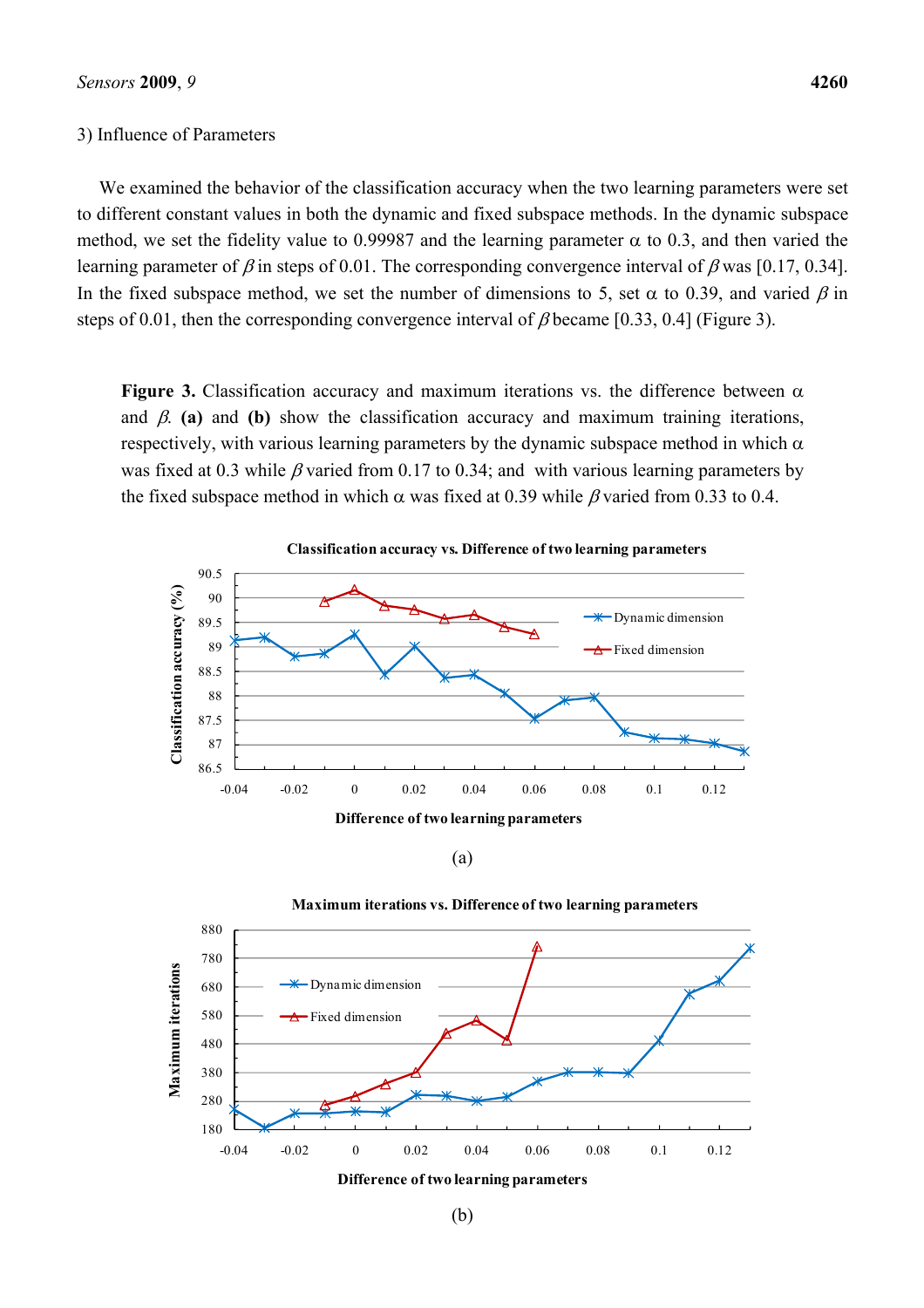As shown in Figure 3, when the two learning parameters were set equal or very close to each other, our subspace method converged faster and the classification accuracy was higher. Otherwise, the classification accuracy dropped or it took more time to converge in both the dynamic and fixed subspace methods. Since the other dimension and learning parameters exhibited similar behaviors, to ensure clarity of the plots we do not present the result here.

#### *4.2. Subspace Method with [0, 1] Normalization*

The dynamic subspace method diverged when the [0,1] normalization method was used for various fidelity values and learning parameters. Figure 4 shows an example in which the fidelity value was 0.99986 and learning parameters were set to the single value of 0.3. Thus, hereafter we consider only the fixed subspace method.





1) Behavior of the Two Learning Parameters

First, we examined the behavior of the classification accuracy when the two learning parameters were set to different constant values. Similar to the behavior shown in Figure 3, when the two learning parameters were equal or close to each other, generally the classification accuracy was high and the training time was short. For example, Figure 5 shows the behavior of the classification accuracy and maximum training iterations when the fixed dimension was 6, the parameter  $\alpha$  was kept to a constant value of 0.45, and the corresponding convergence interval of  $\beta$  was [0.35, 0.47]. Similar to Figure 3, we increased the value of the parameter  $\beta$  in steps of 0.01 (Figure 5). We found that when the two learning parameters got closer in value or were equal, the classification accuracy increased and our method converged relatively fast and effectively. Otherwise, the classification accuracy decreased or the training samples did not converge.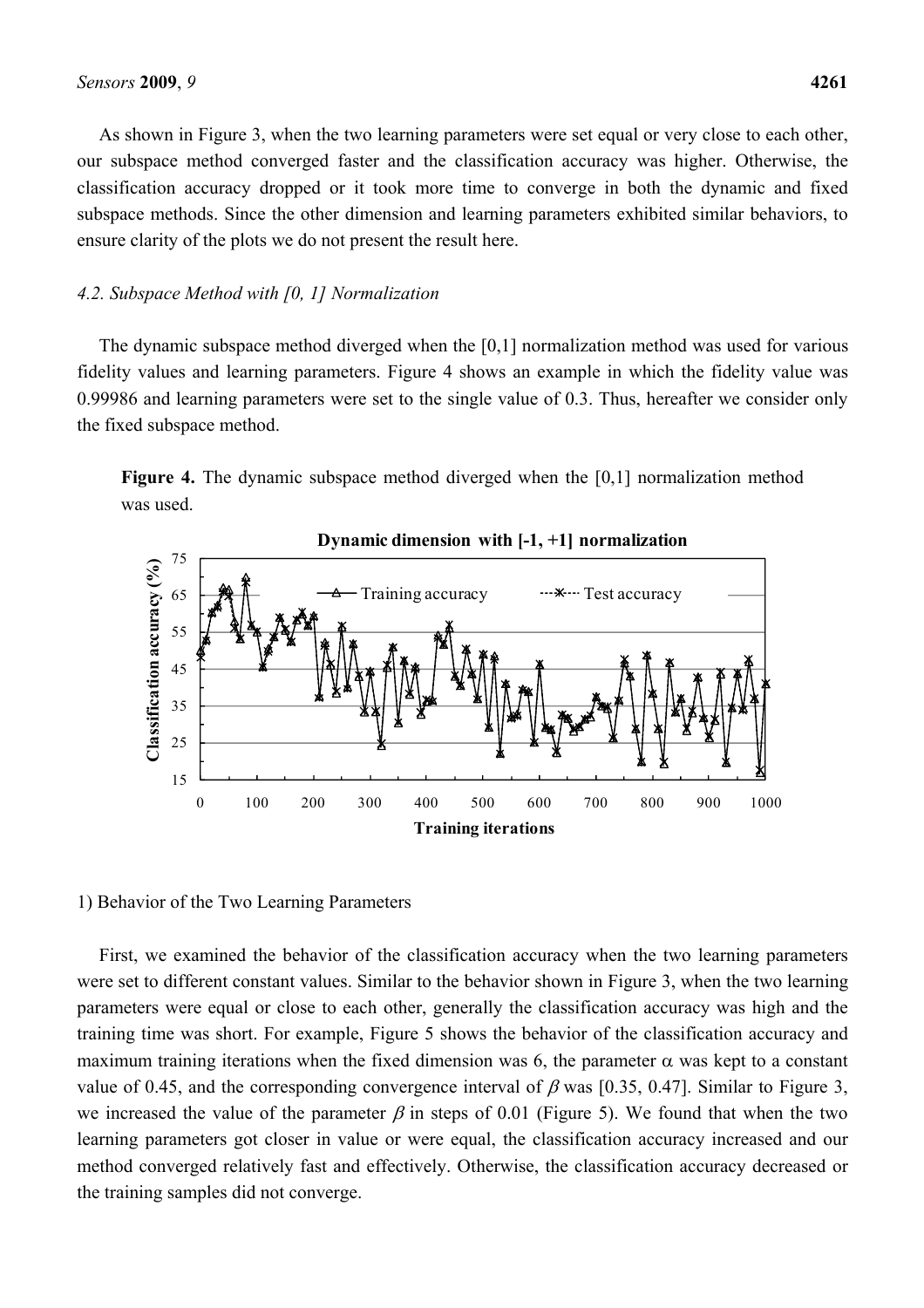**Figure 5.** Plots of the difference between  $\alpha$  and  $\beta$  vs. (a) classification accuracy and (b) maximum iterations, provided by the fixed subspace method in conjunction with the [0, 1] normalization method.



(a)



2) Behavior of Training and Test Sets in Learning Iterations

To assess the training effectiveness at each iteration step, we classified the test samples by concurrently generating subspaces according to equation (7). The test samples were not joined to the training process, but were used only to assess the classification accuracy. Since the other dimensions and learning parameters provided quite similar results, we present only the results of the following two cases: (1) dimension of 7 with both learning parameters set to 0.54, and (2) dimension of 6 with both learning parameters set to 0.51. Figure 6 shows the behaviors of the training and test accuracies by training iteration.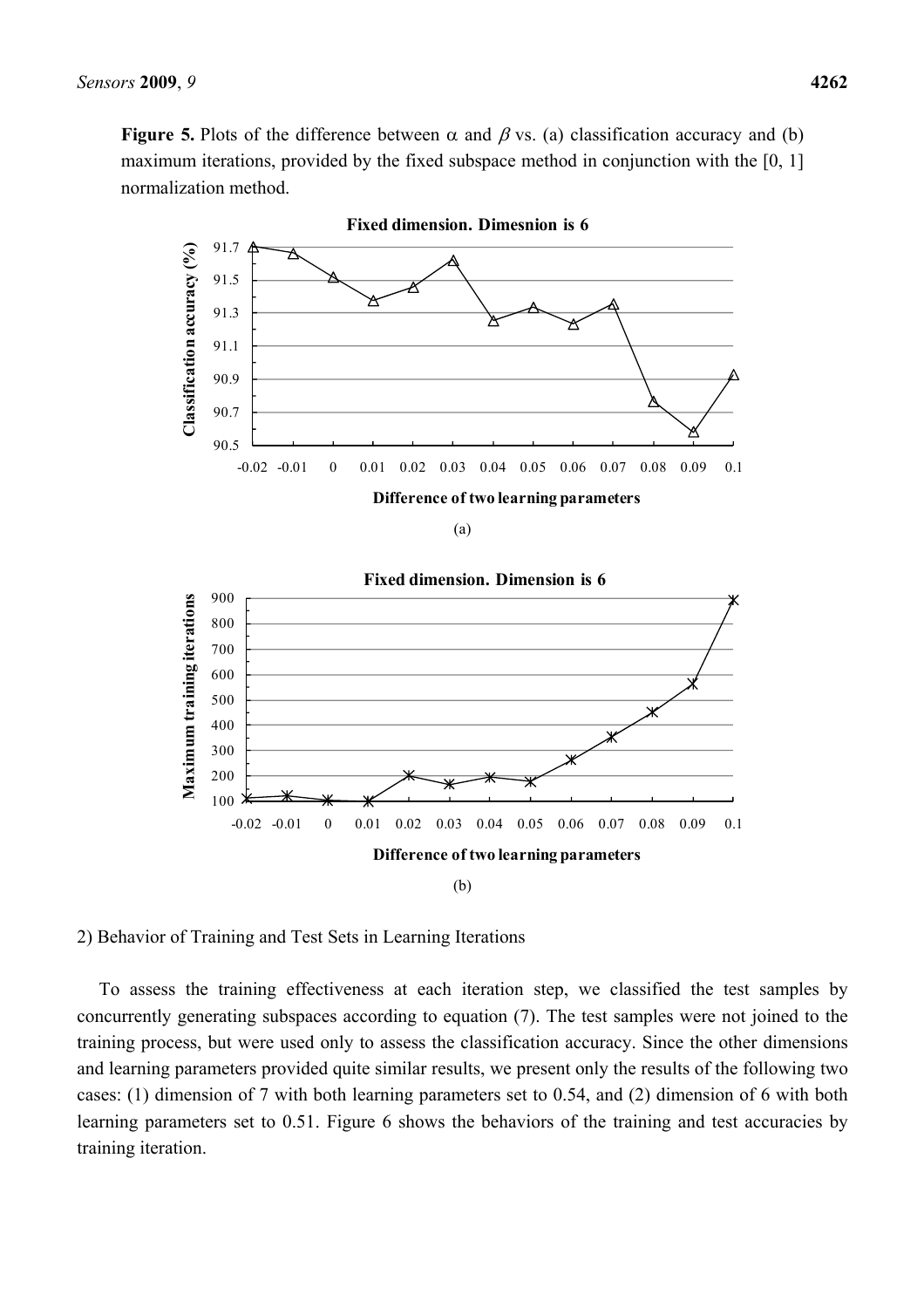Figure 6. Plots of the accuracy rate vs. the number of iterations for the training and test samples. (a) Dimension of 7 with the learning parameter 0.54; the best test data accuracy of 91.79% was reached when the training iterations completed (at 167). (b) Dimension of 6 with the learning parameter 0.51; an accuracy of 91.34% was achieved when the training iteration completed (at 141). However, the best test data accuracy of 92.11% was reached at training iteration 76.



The accuracy of the training and testing data sets increased steadily with the learning iteration (Figure 6). When the training data converged to 100% accuracy, the classification accuracy of the test data steadily increased or was very close to the best. The best test data accuracy of 92.11% was reached at the training iteration 76 for dimension 6 [Figure 6(b)]. Figure 7 shows the classification results with a dimension of 7, and Table 4 presents the corresponding confusion matrix. The matrix scores how the classification process has labeled a series of test sites or test pixels for which the correct land-cover label is known [35,36].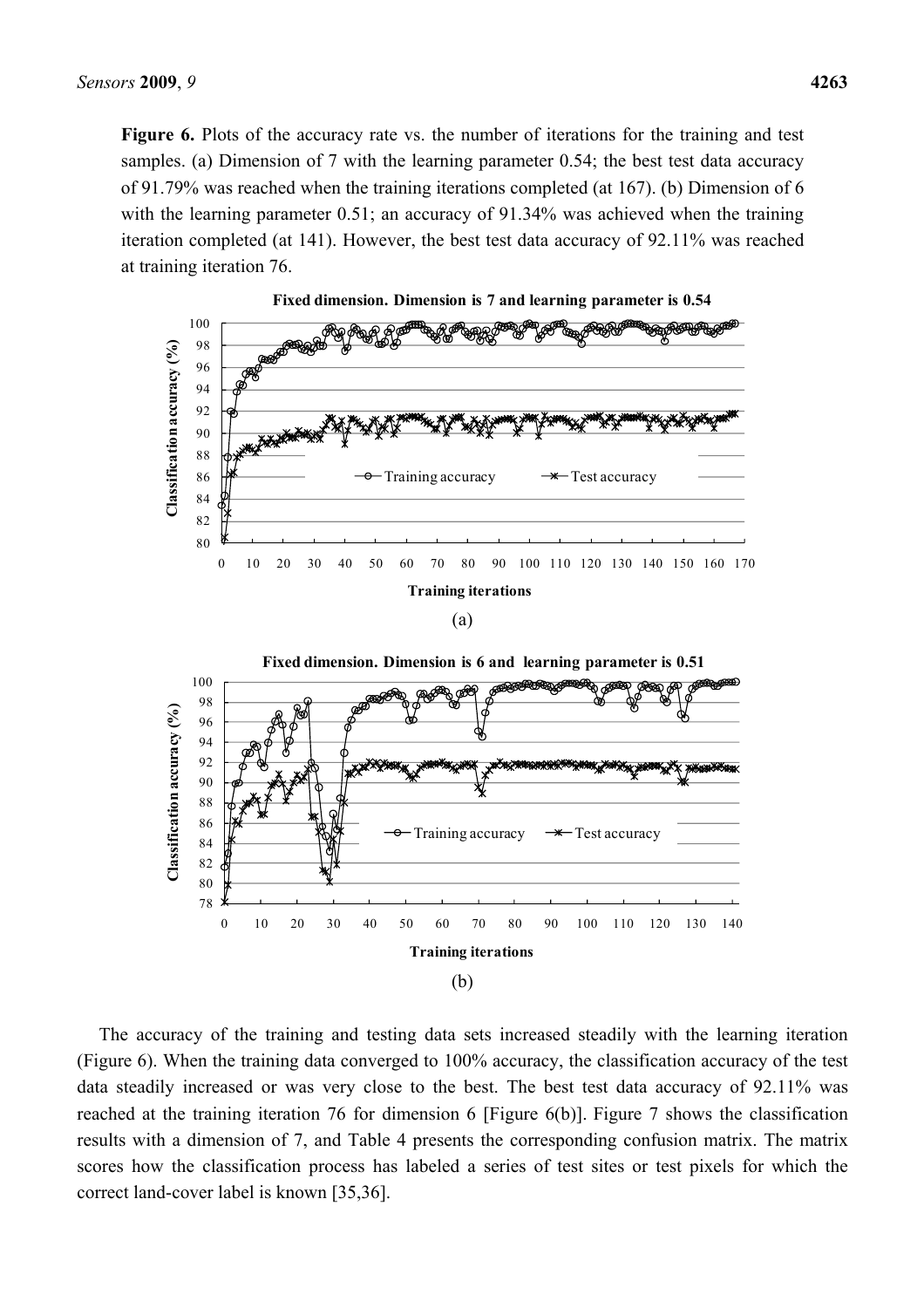Figure 7. (a) Band 16 (central wavelength: 547.60 nm) of the AVIRIS Indian Pines data set and (b) ground truth. (c) Classification map obtained with the fixed subspace method combined with the [0, 1] normalization method. The subspace dimension was 7 and both learning parameters were 0.54. The overall classification accuracy was 91.79%.



C1 C2 C3 C4 C5 C6 C7 C8 C9 C10 C11 C12 C13 C14 C15 C16

| (a) | (b) | (c) |
|-----|-----|-----|
|     |     |     |

**Table 1.** Results of the confusion matrix.

| <b>Class</b>     | $\mathbf{1}$     | $\mathbf{2}$     | $\mathbf{3}$     | $\overline{\mathbf{4}}$ | 5                | 6                | $\overline{7}$   | $\bf 8$          | 9                | $10$             | 11               | 12               | 13               | 14               | 15               | 16               | User acc. |
|------------------|------------------|------------------|------------------|-------------------------|------------------|------------------|------------------|------------------|------------------|------------------|------------------|------------------|------------------|------------------|------------------|------------------|-----------|
| $\mathbf{1}$     | 23               | $\boldsymbol{0}$ | $\boldsymbol{0}$ | $\boldsymbol{0}$        | $\boldsymbol{0}$ | $\boldsymbol{0}$ | $\boldsymbol{0}$ | $\overline{c}$   | $\boldsymbol{0}$ | $\boldsymbol{0}$ | $\boldsymbol{0}$ | $\boldsymbol{0}$ | $\boldsymbol{0}$ | $\boldsymbol{0}$ | $\boldsymbol{0}$ | $\boldsymbol{0}$ | 92        |
| $\boldsymbol{2}$ | $\boldsymbol{0}$ | 618              | 10               | 6                       | $\boldsymbol{0}$ | $\boldsymbol{0}$ | $\boldsymbol{0}$ | $\boldsymbol{0}$ | $\boldsymbol{0}$ | 19               | 47               | $\overline{2}$   | $\boldsymbol{0}$ | $\boldsymbol{0}$ | $\boldsymbol{0}$ | $\mathbf{1}$     | 87.91     |
| 3                | $\boldsymbol{0}$ | 10               | 344              | $\tau$                  | $\boldsymbol{0}$ | $\boldsymbol{0}$ | $\boldsymbol{0}$ | $\boldsymbol{0}$ | $\boldsymbol{0}$ | 5                | 15               | 11               | $\boldsymbol{0}$ | $\boldsymbol{0}$ | $\boldsymbol{0}$ | $\boldsymbol{0}$ | 87.76     |
| 4                | $\boldsymbol{0}$ | 8                | 9                | 82                      | $\boldsymbol{0}$ | $\boldsymbol{0}$ | $\boldsymbol{0}$ | $\boldsymbol{0}$ | $\boldsymbol{0}$ | $\mathbf{1}$     | $\boldsymbol{0}$ | $\mathbf{1}$     | $\boldsymbol{0}$ | $\boldsymbol{0}$ | $\boldsymbol{0}$ | $\boldsymbol{0}$ | 81.19     |
| 5                | $\boldsymbol{0}$ | $\boldsymbol{0}$ | $\boldsymbol{0}$ | $\boldsymbol{0}$        | 224              | $\boldsymbol{0}$ | $\mathbf{1}$     | $\boldsymbol{0}$ | $\boldsymbol{0}$ | $\mathbf{1}$     | $\boldsymbol{0}$ | $\boldsymbol{0}$ | $\boldsymbol{0}$ | $\boldsymbol{0}$ | $\mathbf{1}$     | $\boldsymbol{0}$ | 98.68     |
| 6                | $\boldsymbol{0}$ | $\boldsymbol{0}$ | $\boldsymbol{0}$ | $\boldsymbol{0}$        | $\mathbf{1}$     | 349              | $\boldsymbol{0}$ | $\boldsymbol{0}$ | $\boldsymbol{0}$ | 3                | $\mathbf{1}$     | $\mathbf{1}$     | $\boldsymbol{0}$ | $\overline{c}$   | $\overline{c}$   | $\boldsymbol{0}$ | 97.21     |
| $\overline{7}$   | $\mathbf{0}$     | $\boldsymbol{0}$ | $\boldsymbol{0}$ | $\boldsymbol{0}$        | $\boldsymbol{0}$ | $\boldsymbol{0}$ | 9                | $\boldsymbol{0}$ | $\boldsymbol{0}$ | $\boldsymbol{0}$ | $\boldsymbol{0}$ | $\boldsymbol{0}$ | $\boldsymbol{0}$ | $\boldsymbol{0}$ | $\boldsymbol{0}$ | $\boldsymbol{0}$ | 100       |
| $\bf 8$          | 3                | $\boldsymbol{0}$ | $\boldsymbol{0}$ | $\boldsymbol{0}$        | $\boldsymbol{0}$ | $\boldsymbol{0}$ | $\mathfrak{Z}$   | 236              | $\boldsymbol{0}$ | $\boldsymbol{0}$ | $\boldsymbol{0}$ | $\boldsymbol{0}$ | $\boldsymbol{0}$ | $\boldsymbol{0}$ | $\boldsymbol{0}$ | $\boldsymbol{0}$ | 97.52     |
| 9                | $\boldsymbol{0}$ | $\boldsymbol{0}$ | $\boldsymbol{0}$ | $\boldsymbol{0}$        | $\boldsymbol{0}$ | $\boldsymbol{0}$ | $\boldsymbol{0}$ | $\boldsymbol{0}$ | 10               | $\boldsymbol{0}$ | $\boldsymbol{0}$ | $\boldsymbol{0}$ | $\boldsymbol{0}$ | $\boldsymbol{0}$ | 1                | $\boldsymbol{0}$ | 90.91     |
| 10               | $\boldsymbol{0}$ | $\tau$           | $\boldsymbol{0}$ | $\mathbf{1}$            | $\boldsymbol{0}$ | $\mathbf{1}$     | $\boldsymbol{0}$ | $\boldsymbol{0}$ | $\boldsymbol{0}$ | 416              | 24               | $\overline{2}$   | $\boldsymbol{0}$ | $\boldsymbol{0}$ | $\boldsymbol{0}$ | $\mathbf{1}$     | 92.04     |
| 11               | $\boldsymbol{0}$ | 27               | 27               | $\overline{c}$          | $\overline{c}$   | $\mathbf{1}$     | $\boldsymbol{0}$ | $\boldsymbol{0}$ | $\boldsymbol{0}$ | 32               | 1044             | $\,8\,$          | $\boldsymbol{0}$ | $\boldsymbol{0}$ | $\boldsymbol{0}$ | 3                | 91.1      |
| 12               | $\boldsymbol{0}$ | $\mathbf{1}$     | 10               | $\boldsymbol{0}$        | 1                | $\boldsymbol{0}$ | $\boldsymbol{0}$ | $\boldsymbol{0}$ | $\boldsymbol{0}$ | 3                | 5                | 257              | $\boldsymbol{0}$ | $\boldsymbol{0}$ | 1                | $\boldsymbol{0}$ | 92.45     |
| 13               | $\boldsymbol{0}$ | $\overline{0}$   | $\boldsymbol{0}$ | $\boldsymbol{0}$        | $\boldsymbol{0}$ | $\boldsymbol{0}$ | $\boldsymbol{0}$ | $\boldsymbol{0}$ | $\boldsymbol{0}$ | $\boldsymbol{0}$ | $\boldsymbol{0}$ | $\mathbf{0}$     | 105              | $\boldsymbol{0}$ | $\mathbf{1}$     | $\boldsymbol{0}$ | 99.06     |
| 14               | $\boldsymbol{0}$ | $\boldsymbol{0}$ | $\boldsymbol{0}$ | $\boldsymbol{0}$        | $\boldsymbol{0}$ | $\mathbf{1}$     | $\boldsymbol{0}$ | $\boldsymbol{0}$ | $\boldsymbol{0}$ | $\boldsymbol{0}$ | $\boldsymbol{0}$ | $\boldsymbol{0}$ | $\boldsymbol{0}$ | 599              | 39               | $\boldsymbol{0}$ | 93.74     |
| 15               | $\boldsymbol{0}$ | $\boldsymbol{0}$ | $\boldsymbol{0}$ | $\mathbf{1}$            | $\boldsymbol{0}$ | 5                | $\boldsymbol{0}$ | 3                | $\boldsymbol{0}$ | $\boldsymbol{0}$ | $\boldsymbol{0}$ | $\mathbf{1}$     | $\boldsymbol{0}$ | 17               | 136              | $\boldsymbol{0}$ | 83.44     |
| 16               | $\boldsymbol{0}$ | $\boldsymbol{0}$ | $\boldsymbol{0}$ | $\boldsymbol{0}$        | $\boldsymbol{0}$ | $\boldsymbol{0}$ | $\boldsymbol{0}$ | $\boldsymbol{0}$ | $\boldsymbol{0}$ | $\boldsymbol{0}$ | $\mathbf{1}$     | $\boldsymbol{0}$ | $\boldsymbol{0}$ | $\boldsymbol{0}$ | $\boldsymbol{0}$ | 40               | 97.56     |
| <b>Total</b>     | 26               | 671              | 400              | 99                      | 228              | 357              | 13               | 241              | $10\,$           | 480              | 1137             | 283              | 105              | 618              | 181              | 45               |           |
| Prod. acc        | 88.46            | 92.1             | 86               | 82.83                   | 98.25            | 97.76            | 69.23            | 97.93            | 100              | 86.67            | 91.82            | 90.81            | 100              | 96.93            | 75.14            | 88.89            | (%)       |

Overall classification accuracy: 91.79%; Kappa coefficient: 0.9065

In Table 4, we notice the small training sets of classes 7 and 9, which produced accuracies of 69.23% and 100%, respectively.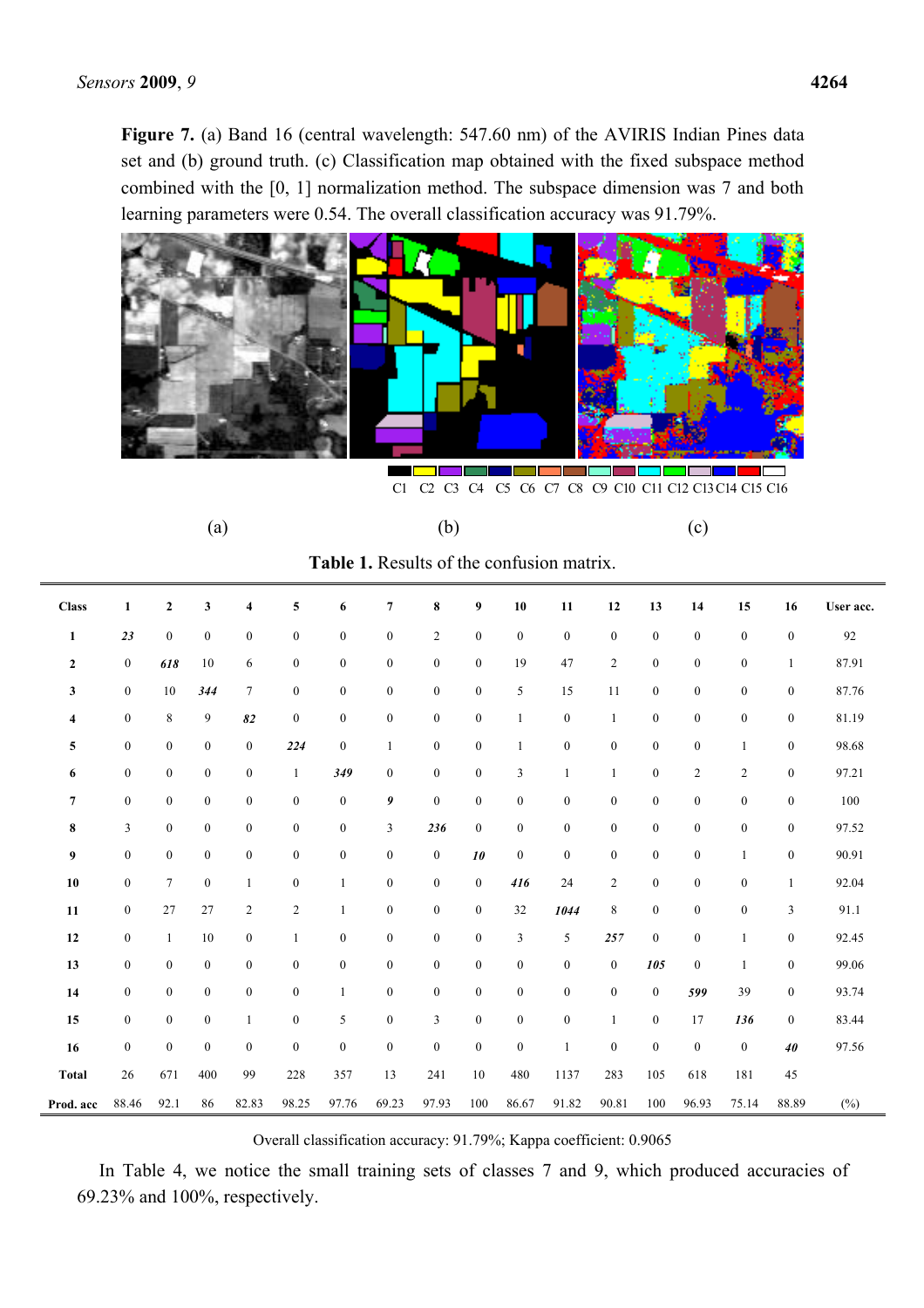### 3) Behavior of Classification Accuracy and Training Time

Since using two different learning parameters did not improve the classification accuracy, hereafter we do not consider such a case. For subspace dimensions, we consider only those from 5 to 9, since a dimension of less than 5 or more than 9 causes the training process to diverge or the classification accuracy to drop. We increased the learning parameters starting from 0.03 with a step-size of 0.03 in all cases. In Figure 8, the projection of one of the curves in the horizontal axis indicates the convergence interval. For example, In Figure 8(a), the label D7 indicates that the number of dimensions is 7 and the corresponding convergence interval is [0.06, 0.66].

Figure 8. (a) Classification accuracy and (b) maximum training iterations for various subspace dimensions and learning parameters. The highest classification accuracy of 91.79% was reached by D7 with a learning parameter of 0.54; the corresponding maximum training iteration was 167.



(a)

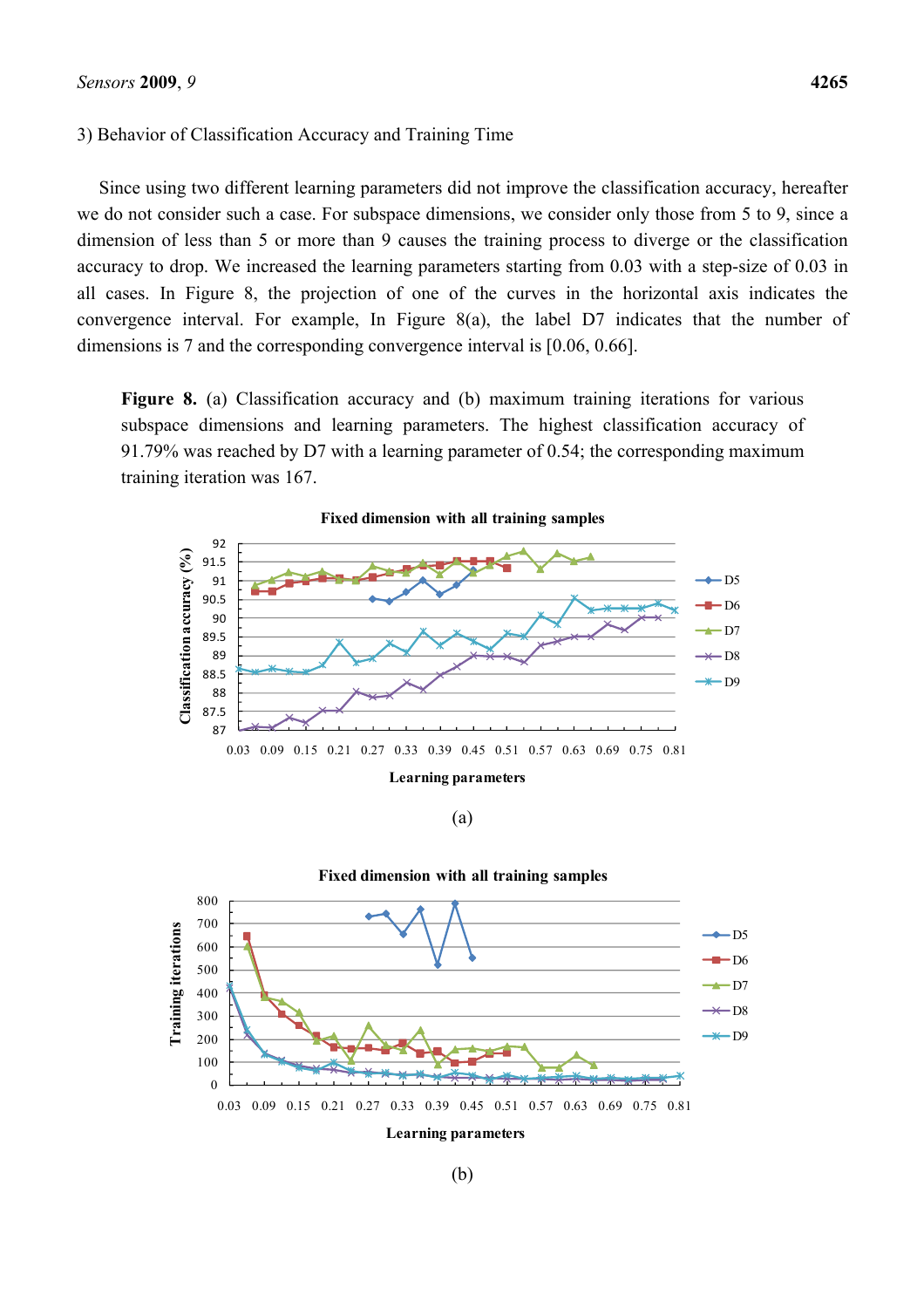The five curves in Figure 8, show strongly similar stability in their convergence to 100% accuracy in a finite number of steps. However, smaller learning parameter values tended to need more time (iterations) to converge to 100% accuracy. The subspace dimension was not critical to the behavior of the classification accuracy among the values of 5, 6, or 7 [Figure 8(a)], but the smaller dimensions tended to require more training time [Figure 8(b)]. The classification accuracy increased for large values of the learning parameters.

### 4) Behavior of the Algorithm for Low Sample Sizes

For examining the behavior of the classifiers with respect to the size of the training set, this experiment evaluated the effect of training set size on the performance of fixed subspace method in conjunction with the [0, 1] normalization.

To assess the influence of the number of training data, we reduced the number of training samples by 50% except for classes 7 and 9. For classes 7 and 9, we used the original training data set since the number of training samples was limited. The numbers of training and test samples are listed in Table 5.

**Table 5.** Numbers of training and test samples from the AVIRIS indian pines data set. Test samples were the same as in Table 1.

| Class    |    | C <sub>2</sub> | C <sub>3</sub> | C4 | C5  | C6  | C7 |     | $C8$ $C9$ | C10 | C11  | C12 | C13  | C14 | C15 | C <sub>16</sub> | Total |
|----------|----|----------------|----------------|----|-----|-----|----|-----|-----------|-----|------|-----|------|-----|-----|-----------------|-------|
| Training | 13 | 335            | 200            | 49 | 114 | 178 | 13 | 120 | 10        | 240 | 568  | 141 | - 52 | 308 | 90  | 22              | 2453  |
| Test     | 26 | 671            | 400            | 99 | 228 | 357 | 13 | 241 | 10        | 480 | 1137 | 283 | 105  | 618 | 181 | 45              | 4894  |

Figure 9 shows how the subspace dimension and learning parameters influence classification accuracy and maximum training iterations. The training iterations and learning parameters in Figure 9 are the same as those in the previous study (e.g., Figure 8) but we varied the dimension from 4 to 8 in this case because of the small number of training sets and because the classification accuracy decreases rapidly with dimensions less than 4 or larger than 8.

As expected, the experimental results clearly show the same behavior as in Figure 8. The curves in Figures 8 and 9 show strong behavioral similarity with respect to the stability of convergence to 100% accuracy in a finite number of steps, and when we increased the value of the learning parameters, the training process became convergent more quickly.

Table 6 shows the maximum classification accuracy and the corresponding maximum training iterations from the ALSM classifications for both the full and 50% training data sizes. Classification accuracy results in Table 6 clearly show a positive correlation with the size of the training set. Small training sets can improve the convergent speed but lower the classification accuracy. These results are in agreement with the literature [37,38]. It is notable that one of the advantages of our method is that when the number of subspace dimensions is varied within a small range, the best classification accuracy is not very sensitive to it and the training samples are completely recognized by the generated subspace classifiers. However, most other hyperspectral data classification methods do not describe recognition of the training sample behavior and accuracy.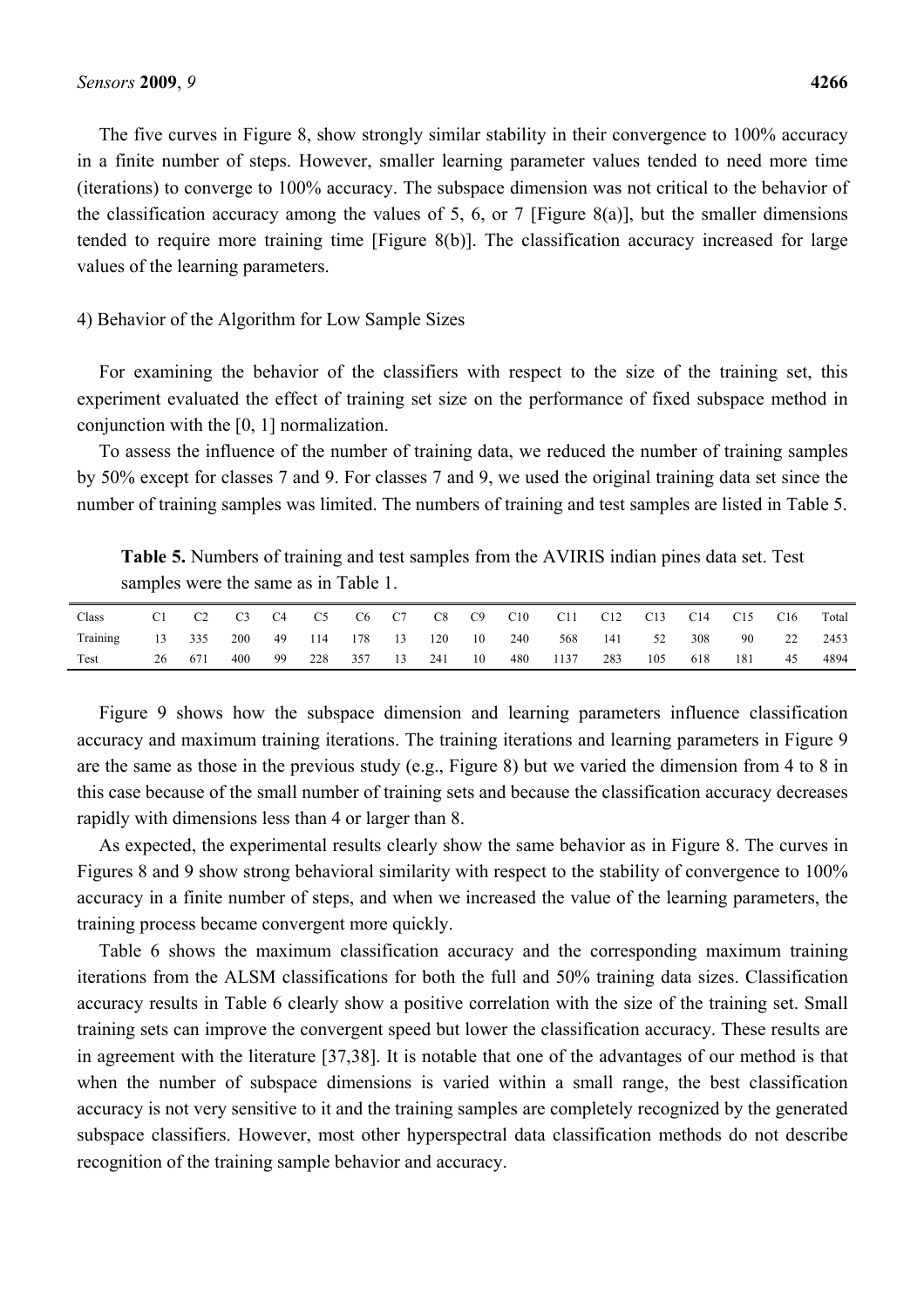**Figure 9.** Behavior of the algorithm with low sample sizes. (a) Classification accuracy and (b) maximum training iterations for various subspace dimensions and learning parameters after reducing the number of training samples by 50%. The maximum classification accuracy value was reached at 89.50% in D4 for the learning parameter 0.51; the corresponding maximum training iteration was 141.



**Table 6.** Comparisons of the maximum classification accuracy and the corresponding training time with 100% and 50% of training data.

|                         |                |        | 100% of training data |        |                  | 50% of training data |        |        |        |                |  |  |
|-------------------------|----------------|--------|-----------------------|--------|------------------|----------------------|--------|--------|--------|----------------|--|--|
| Dimension               | D <sub>5</sub> | D6     | D7                    | D8     | D9               | D4                   | D5     | D6     | D7     | D <sub>8</sub> |  |  |
| Classification accuracy | 91.28%         | 91.52% | 91.79%                | 90.01% | $90.54\%$ 89.50% |                      | 88.43% | 88.60% | 88.68% | 87.60%         |  |  |
| Training iterations     | 553            | 97     | 167                   | 33     | 41               | 141                  | 68     | 44     |        |                |  |  |
| Learning parameter      | 0.45           | 0.42   | 0.54                  | 0.75   | 0.63             | 0.51                 | 0.54   | 0.72   | 0.72   | 0.84           |  |  |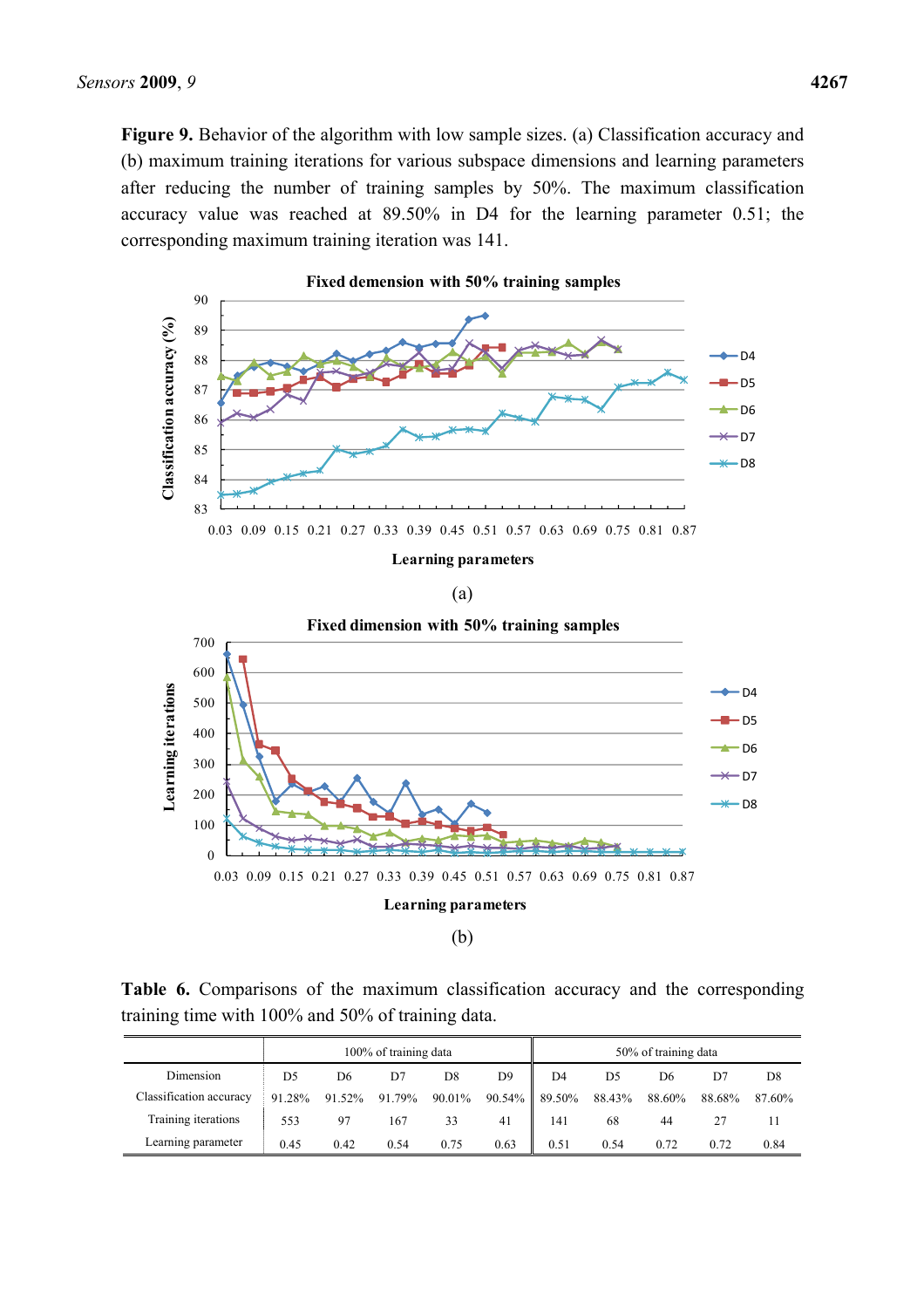# **5. Conclusions**

In this paper, we have proposed strategies for the optimization of subspace algorithms by modification of the algorithms to make them more suitable for application to hyperspectral data sets. We modified the subspace methods based on the combination of a normalization technique and QR method, and applied them to an AVIRIS dataset to classify 16 land cover classes. Specifically, we verified the following:

1) The fixed subspace method in conjunction with the [0,1] normalization method is substantially more accurate than other approaches such as the dynamic subspace method.

2) When the two learning parameters are equal or close to each other, the classification accuracy increases. When the value of the learning parameters is large, the classification accuracy tends to increase and the training time shortens.

3) The classification accuracy is not sensitive to the dimension of the subspace when it is within at small interval, but a larger dimension tends to reduce the training time.

4) Experimental results clearly showed the classification accuracy increased with the size of the training data set.

Our experiments performed by using the subspace method indicate that it is an effective method: it possesses high-speed convergence and can completely identify training samples. Our findings can provide some guidance for the selection of subspace methods, e.g., effective dimension selection and parameter selection rules that make use of the benefits of subspace classifiers and avoid the weaknesses.

Additional aspects of this method remain to be investigated before it becomes operational. The method needs to be extended by considering a broader spectrum of land-cover classes that might also be aggregated to different informational levels. Moreover, data from different sensors and platforms need to be analyzed to explore the sensitivity and efficiency of our method for handling different spatial and spectral resolutions data. The subspace technique might be further improved by considering several subspaces instead of a single subspace in one class, or by combining with some other innovative methods such as kernel-based methods [39, 40]. Another remaining issue is why the dynamic subspace method does not work well in conjunction with the [-1, +1] normalization method. While beyond the scope of this paper, these issues will direct our future research activities.

# **Acknowledgements**

The authors would like to thank the Laboratory of Remote Sensing at Purdue University for providing the AVIRIS hyperspectral image data sets used at experiment. This work was supported by the Global Environment Research Fund (B-081) of the Ministry of the Environment, Japan.

# **References**

1. Lee, C.; Landgrebe, D.A. Analyzing high-dimensional multispectral data. *IEEE Trans. Geosci. Remote Sens.* **1993**, *31*, 792-800.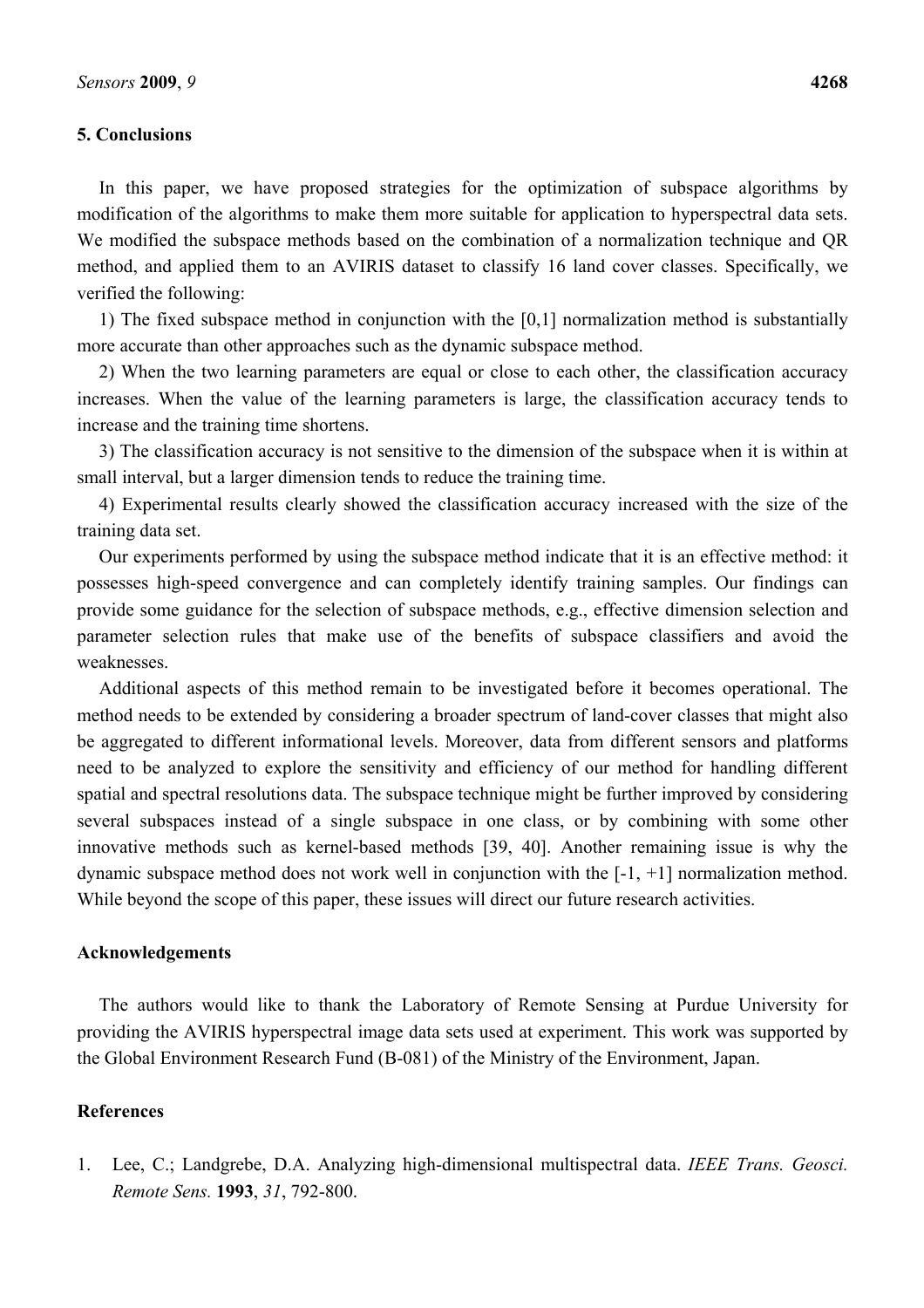- 2. Jimenez, L.O.; Landgrebe, D.A. Supervised classification in high-dimensional space: Geometrical, statistical, and asymptotically properties of multivariate data. *IEEE Trans.* Syst. *Man Cybern.* C *Appl. Rev.* **1998**, *28*, 39-54.
- 3. Bajcsy, P.; Groves, P. Methodology for hyperspectral band selection. *Photogramm. Eng. Remote Sens.* **2004**, *70*, 793-802.
- 4. Hughes, G.F. On the mean accuracy of statistical pattern recognizers. *IEEE Trans. Inf. Theory*  **1968**, *IT-14*, 55-63.
- 5. Plaza, A.; Martínez, P.; Plaza, J.; Pérez, R. Dimensionality reduction and classification of hyperspectral image data using sequences of extended morphological transformations. *IEEE Trans. Geosci. Remote Sens.* **2005**, *43*, 466-479.
- 6. Serpico, S. B.; Moser, G. Extraction of spectral channels from hyperspectral images for classification purposes. *IEEE Trans. Geosci. Remote Sens.* **2007**, *45*, 484-495.
- 7. Miao, X.; Gong, P; Swope, S.; Pu, R.L.; Carruthers, R.; Anderson, G.L. Detection of yellow starthistle through band selection and feature extraction from hyperspectral imagery. *Photogramm. Eng. Remote Sens.* **2007**, *73*, 1005-1015.
- 8. Jimenez-Rodriguez, L.O.; Arzuaga-Cruz, E.; Velez-Reyes, M. Unsupervised linear featureextraction methods and their effects in the classification of high-dimensional data. *IEEE Trans. Geosci. Remote Sens.* **2007**, *45*, 469-483.
- 9. Bioucas-Dias, J.M.; Nascimento, J. M. P. Hyperspectral subspace identification. *IEEE Trans. Geosci. Remote Sens.* **2008**, *46*, 2435–2445.
- 10. Gagnon, P.; Scheibling, R.E.; Jones, W.; Tully, D. The role of digital bathymetry in mapping shallow marine vegetation from hyperspectral image data. *Int. J. Remote Sens.* **2008**, *29*, 879-904.
- 11. Harris, J.R.; Ponomarev, P.; Shang, J.; Rogge, D. Noise reduction and best band selection techniques for improving classification results using hyperspectral data: application to lithological mapping in Canada's Arctic. *Can. J. Rem. Sens.* **2006**, *32*, 341-354.
- 12. Harsanyi, J., Chang, C.-I. Hyperspectral image classification and dimensionality reduction: An orthogonal subspace projection approach. *IEEE Trans. Geosci. Remote Sens.* **1994**, *32*, 779-785.
- 13. Melgani, F.; Bruzzone, L. Classification of hyperspectral remote sensing images with support vector machines. *IEEE Trans. Geosci. Remote Sens.* **2004**, *42*, 1778-1790.
- 14. Bazi, Y.; Melgani, F. Toward an optimal SVM classification system for hyperspectral remote sensing images. *IEEE Trans. Geosci. Remote Sens.* **2006**, *44*, 3374-3385.
- 15. Fauvel, M.; Benediktsson, J.A.; Chanussot, J.; Sveinsson, J.R. Spectral and spatial classification of hyperspectral data using SVMs and morphological profiles. *IEEE Trans. Geosci. Remote Sens.*  **2008**, *46*, 3804-3814.
- 16. Zhao, K.G.; Popescu, S.; Zhang, X.S. Bayesian learning with Gaussian processes for supervised classification of hyperspectral data. *Photogramm. Eng. Remote Sens.* **2008**, *74*, 1223-1234.
- 17. Guo, B.; Damper, R.I.; Gunn, S.R.; Nelson, J.D.B. A fast separability-based feature-selection method for high-dimensional remotely sensed image classification. *Patt. Recog.* **2008**, *41*, 1653- 1662.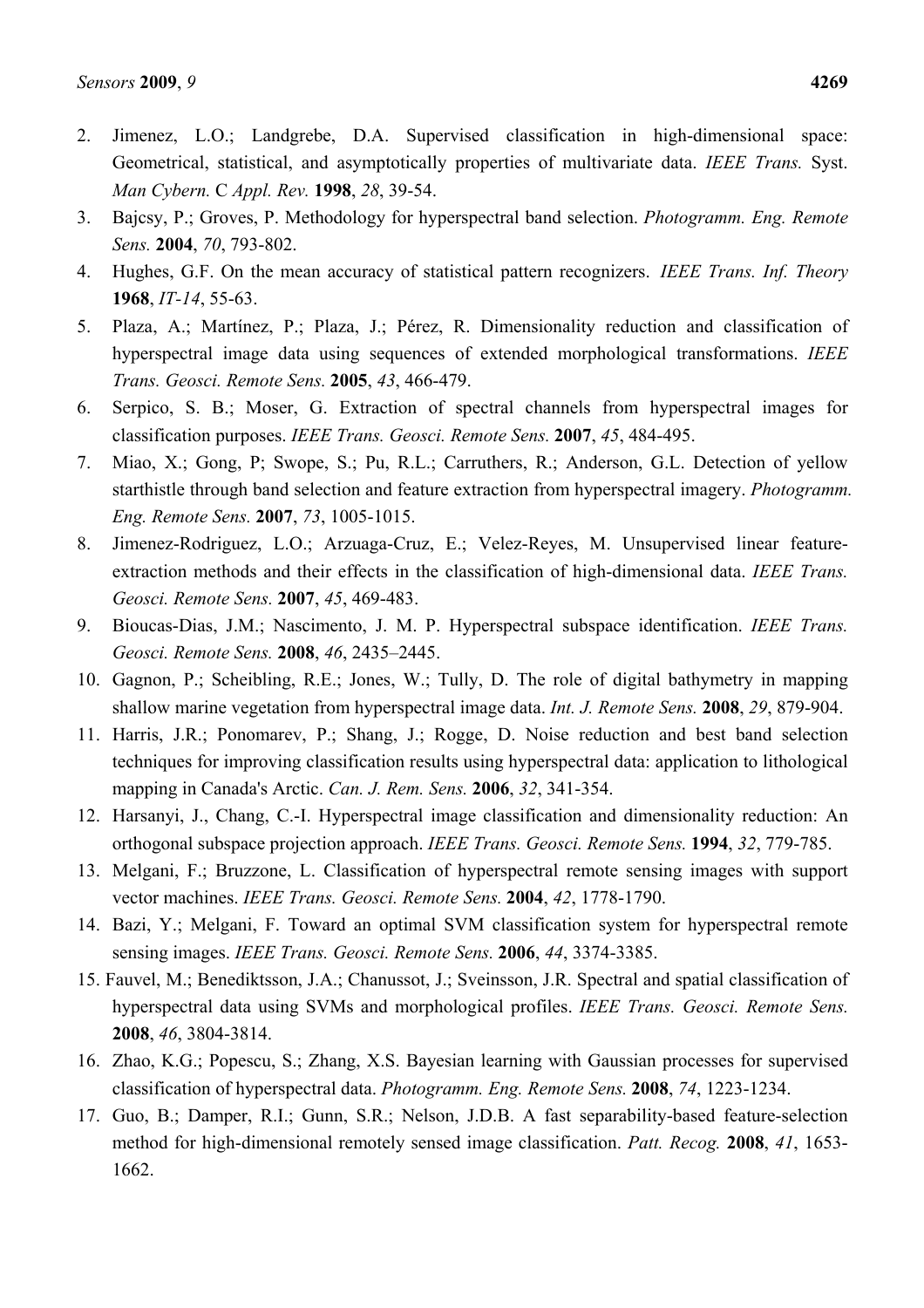- 18. Plaza, J.; Plaza, A.J.; Barra, C. Multi-channel morphological profiles for classification of hyperspectral images using support vector machines. *Sensors* **2009**, *9*, 196-218.
- 19. Kruse, F.A.; Lefkoff, A.B.; Boardman, J.B.; Heidebrecht, K.B.; Shapiro, A.T.; Barloon, P.J.; Goetz, A.F.H. The spectral image processing system (SIPS) - interactive visualization and analysis of imaging spectrometer data. *Remote Sens. Environ.* **1993**, *44*, 145-163.
- 20. Ball, J.E.; Bruce, L.M. Level set hyperspectral image classification using best band analysis. *IEEE Trans. Geosci. Remote Sens.* **2007**, *45*, 3022-3027.
- 21. Watanabe, S.; Lambert, P.F.; Kulikowski, C.A.; Buxton, J.L.; R. Walker. Evaluation and selection of variables in pattern recognition; *Computer and Information Sciences II*; Tou, J.T., editor; Academic Press: New York, NY, USA, 1967; pp. 91-122.
- 22. Sakano, H.; Mukawa, N.; Nakamura, T. Kernel mutual subspace method and its application for object recognition. *Electron. Commun. Japan* (*Part II*: *Electron.*) **2005**, *88*, 45-53.
- 23. Omachi, S.; Omachi, M. Fast image retrieval by subspace method with polynomial approximation. *IEICE Trans. Inf. Syst.* **2008***, J91-D*, 1561-1568.
- 24. Bagan, H.; Yasuoka, Y.; Endo, T.; Wang, X.; Feng, Z. Classification of airborne hyperspectral data based on the average learning subspace method. *IEEE Geosci. Remote Sens. Lett.* **2008**, *5*, 368-372.
- 25. Elvidge, C.D.; Yuan, D.; Weerackoon, R.D.; Lunetta, R.S. Relative radiometric normalization of Landsat Multi-spectral Scanner (MSS) data using an automatic scattergram-controlled regression. *Photogramm. Eng. Remote Sens.* **1995**, *61*, 1255-1260.
- 26. Olthof, I.; Pouliot, D.; Fernandes, R.; Latifovic, R. Landsat-7 ETM+ radiometric normalization comparison for northern mapping applications. *Remote Sens. Environ.* **2007**, *95*, 388–398.
- 27. Parlett, B.N. The QR algorithm, *Comput. Sci. Eng.* **2000**, *2*, 38-42.
- 28. Rutishauser, H.; The Jacobi method for real symmetric matrices. *Numer. Math.* **1966**, *9*, 1-10.
- 29. Landgrebe, D.A. *Signal Theory Methods in Multispectral Remote Sensing*; Wiley-Interscience: Hoboken, NJ, USA, 2003.
- 30. Oja, E. *Subspace Methods of Pattern Recognition*; Research Studies Press and John Wiley & Sons: Letchworth, U.K. 1983.
- 31. Tsuda, K. Subspace classifier in the Hilbert space. *Patt. Recog. Lett.* **1999**, *20*, 513-519.
- 32. Laaksonen, J.; Oja, E. Subspace dimension selection and averaged learning subspace method in handwritten digit classification. *Proceedings of the International Conference on Artificial Neural Networks*, Bochum, Germany, 16–19 July, **1996**, pp. 227-232.
- 33. Chang, C.C.; Lin, C.J. LIBSVM: a library for support vector machines **2001**, [Online]. URL: http://www.csie.ntu.edu.tw/~cjlin/libsvm (last date accessed: 1 May 2009).
- 34. Golub, G.H.; van der Vorst, H.A. Eigenvalue computation in the 20th century. *J. Comput. Appl. Math.* **2000**, *123*, 35-65.
- 35. Congalton, R.G.; Green, K. *Assessing the Accuracy of Remote Sensed Data*: *Principles and Practices*, 1<sup>st</sup> Ed.; Lewis Publishers: Boca Raton, FL, USA, 1999; p. 137.
- 36. Foody, G.M. Thematic map comparison evaluating the statistical significance of differences in classification accuracy. *Photogramm. Eng. Remote Sens.* **2004**, *70*, 627-633.